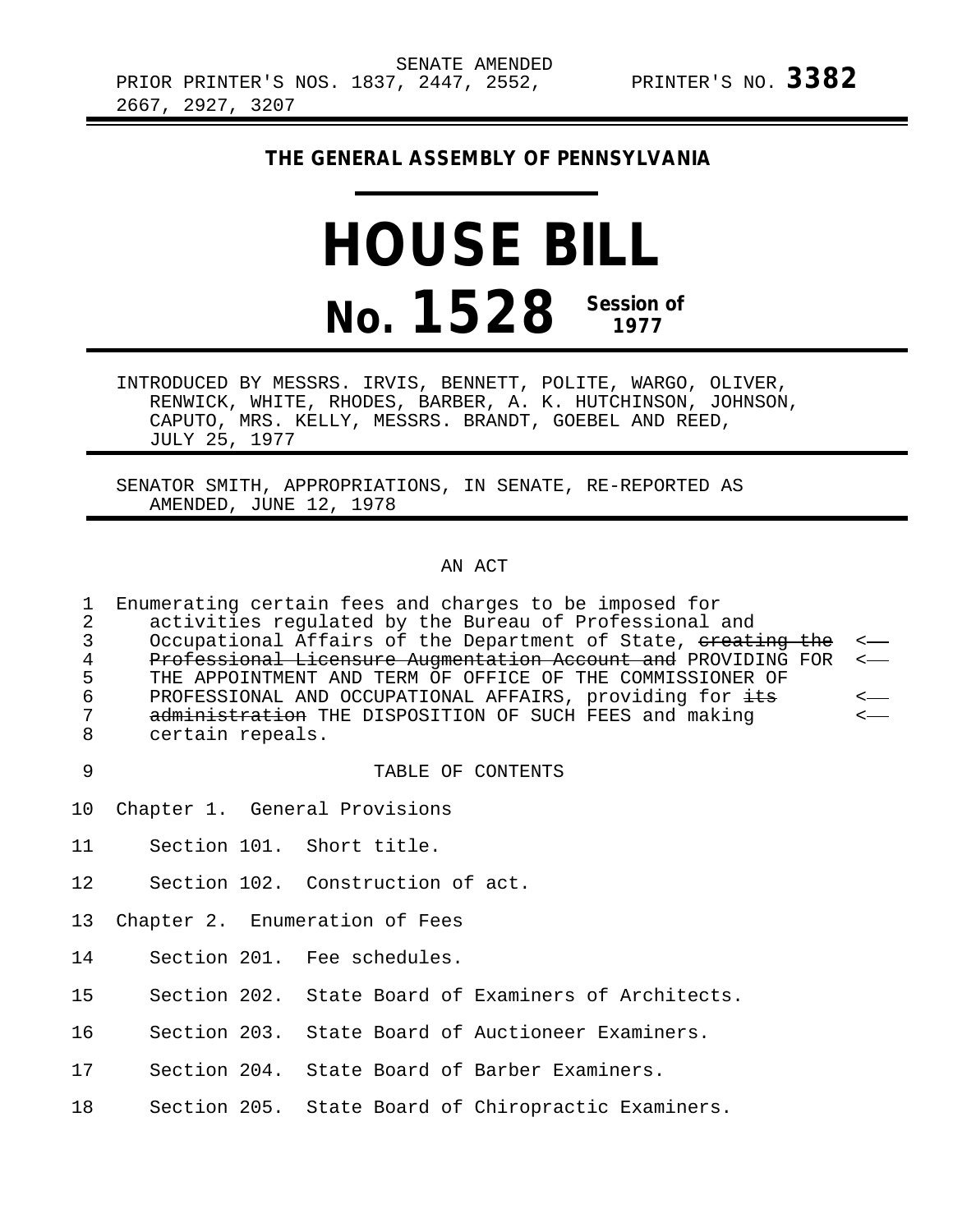| $\mathbf 1$ |              | Section 206. State Board of Cosmetology.           |                                                              |   |
|-------------|--------------|----------------------------------------------------|--------------------------------------------------------------|---|
| 2           |              |                                                    | Section 207. State Dental Council and Examining Board.       |   |
| 3           |              | Section 208. State Board of Funeral Directors.     |                                                              |   |
| 4           |              | Section 209. State Board of Landscape Architects.  |                                                              |   |
| 5           |              |                                                    | Section 210. State Board of Medical Education and Licensure. |   |
| 6           |              |                                                    | Section 211. State Board of Motor Vehicle Salesmen.          |   |
| 7           |              | Section 212. State Board of Nurse Examiners.       |                                                              |   |
| 8           |              |                                                    | Section 213. State Board of Examiners of Nursing Home        |   |
| 9           |              | Administrators.                                    |                                                              |   |
| 10          | Section 214. |                                                    | State Board of Optometrical Examiners.                       |   |
| 11          |              | Section 215. State Board of Osteopathic Examiners. |                                                              |   |
| 12          | Section 216. | State Board of Pharmacy.                           |                                                              |   |
| 13          |              |                                                    | Section 217. State Board of Physical Therapy Examiners.      |   |
| 14          |              | Section 218. State Board of Podiatry Examiners.    |                                                              |   |
| 15          | Section 219. |                                                    | State Registration Board for Professional                    |   |
| 16          |              | Engineers.                                         |                                                              |   |
| 17          |              |                                                    | Section 220. State Board of Examiners of Public Accountants. |   |
| 18          |              |                                                    | Section 221. State Board of Psychologist Examiners.          |   |
| 19          | Section 222. | State Real Estate Commission.                      |                                                              |   |
| 20          |              |                                                    | Section 223. State Board of Veterinary Medical Examiners.    |   |
| 21          |              | Section 224. Collection.                           |                                                              |   |
| 22          |              | Section 225. Late renewal.                         |                                                              |   |
| 23          |              | Section 226. Duplicate license.                    |                                                              |   |
| 24          |              | Section 227. Duplicate certificate.                |                                                              |   |
| 25          |              | Chapter 3. Disposition of Funds                    |                                                              |   |
| 26          |              |                                                    | Section 301. Professional Licensure Augmentation Account.    | ≺ |
| 27          |              | Section 302. Appropriations from account.          |                                                              |   |
| 28          |              | SECTION 301. APPROPRIATIONS.                       |                                                              | < |
| 29          |              | Section 303 302. Budget preparation.               |                                                              |   |
| 30          |              | Section 304 303. Savings provision.                |                                                              | < |
|             |              |                                                    |                                                              |   |

19770H1528B3382 - 2 -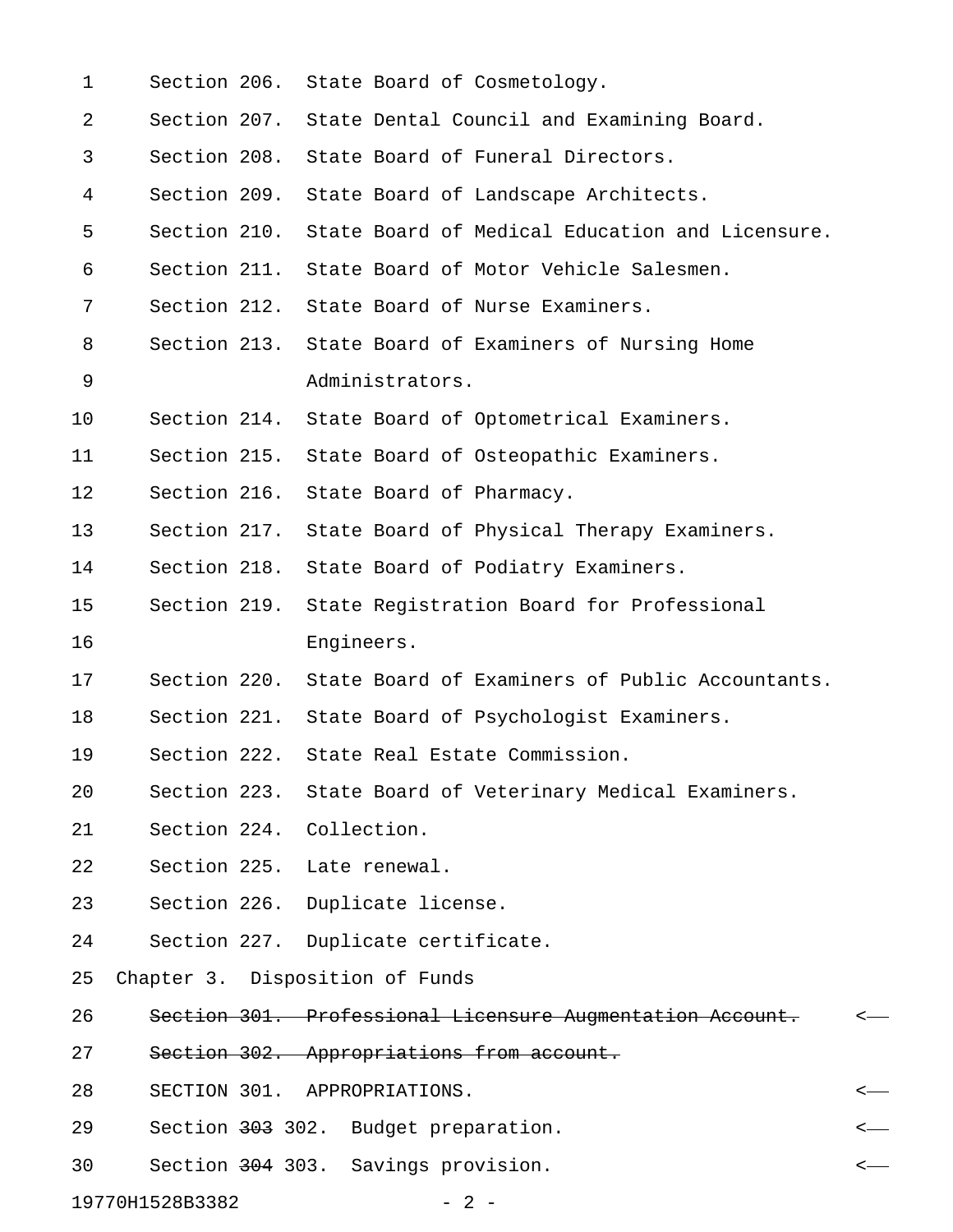| 1  | Section 305. Transitional provisions.                            | <—               |
|----|------------------------------------------------------------------|------------------|
| 2  | Chapter 4. Review of boards and commissions.                     |                  |
| 3  | Section 401. Termination of boards, commissions of the           |                  |
| 4  | - Bureau of Professional and Occupational                        |                  |
| 5  | Affairs.                                                         |                  |
| 6  | Section 402. Terms of office for members of boards,              |                  |
| 7  | councils, commissions and agencies.                              |                  |
| 8  | Section 403. Transitional termination provisions.                |                  |
| 9  | Section 404. Continuation or reestablishment of boards,          |                  |
| 10 | councils, commissions and agencies.                              |                  |
| 11 | Chapter $5.4.$ Repeals                                           | $\longleftarrow$ |
| 12 | Section 501. 401. Specific repeals.                              | <—               |
| 13 | Section 502. 402. General repeal.                                | $\longleftarrow$ |
| 14 | Chapter 6. 5. Miscellaneous Provisions                           | $\longleftarrow$ |
| 15 | SECTION 501. COMMISSIONER OF PROFESSIONAL AND                    | $\longleftarrow$ |
| 16 | OCCUPATIONAL AFFAIRS.                                            |                  |
| 17 | Section 601 501 502. Savings clause.                             |                  |
| 18 | Section 602 502 503. Effective date.                             |                  |
| 19 | The General Assembly of the Commonwealth of Pennsylvania         |                  |
| 20 | hereby enacts as follows:                                        |                  |
| 21 | CHAPTER 1                                                        |                  |
| 22 | GENERAL PROVISIONS                                               |                  |
| 23 | Section 101. Short title.                                        |                  |
| 24 | This act shall be known and may be cited as the "Bureau of       |                  |
| 25 | Professional and Occupational Affairs Fee Act."                  |                  |
| 26 | Section 102. Construction of act.                                |                  |
| 27 | This act contains an enumeration of certain fees charged by      |                  |
| 28 | various boards and commissions within the Bureau of Professional |                  |
| 29 | and Occupational Affairs. Some of the fees contained herein      |                  |
| 30 | represent increases or decreases from existing charges while     |                  |
|    | 19770H1528B3382<br>$-3-$                                         |                  |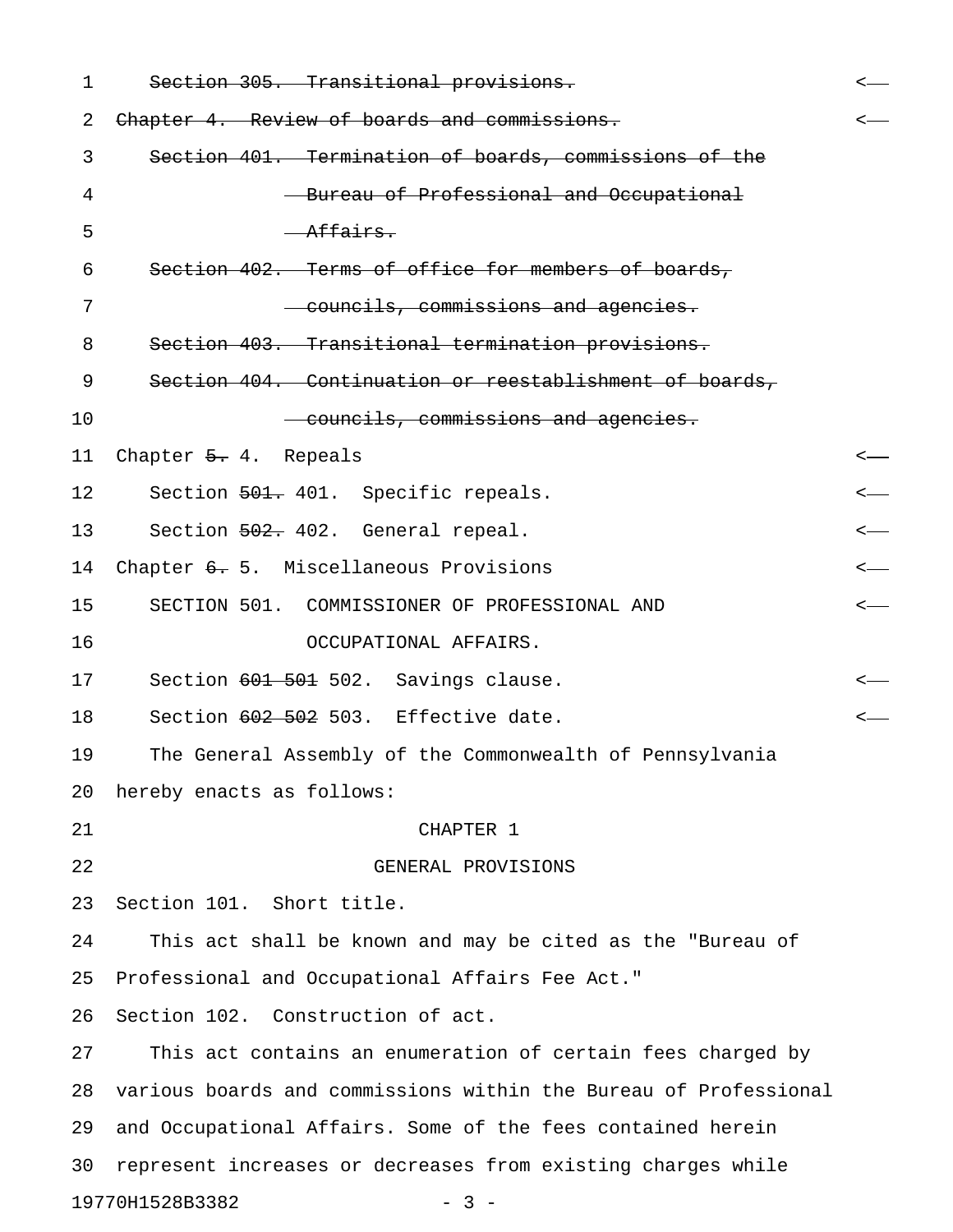1 others represent the current fees in effect on the effective 2 date of this act. It is the intent of the General Assembly, and 3 this act shall be so construed, that the fees herein set forth 4 shall be those charged by the various agencies on the effective 5 date of this act. Further, the fact that a particular fee 6 currently in effect is not enumerated in this act shall not 7 effect the validity of such fee. 8 CHAPTER 2 9 ENUMERATION OF FEES 10 Section 201. Fee schedules. 11 The fees for the following activities regulated by the boards 12 and commissions within the Bureau of Professional and 13 Occupational Affairs of the Department of State shall be as 14 specified in this chapter until such time as they are changed by 15 law or by the appropriate agency authorized to make such 16 changes. 17 Section 202. State Board of Examiners of Architects. 18 **Activity Activity** *Fee* 19 (1) Examination or certificate of qualifications 20 and registration fee - architect........... \$ 50.00 21 (2) Examination fee to change from "registered 22 by exemption" to "registered by examination" 23 - Senior Certificate National Council of 24 Architectural Registration Boards.......... 10.00 25 (3) Biennial renewal license fee - architect... 25.00 26 (4) Renewal of architect license within one 27 year of expiration......................... 10.00 28 (5) Issuance of new certificate after six month 29 period following revocation of certificate 30 of qualification to practice architecture.. 10.00

19770H1528B3382 - 4 -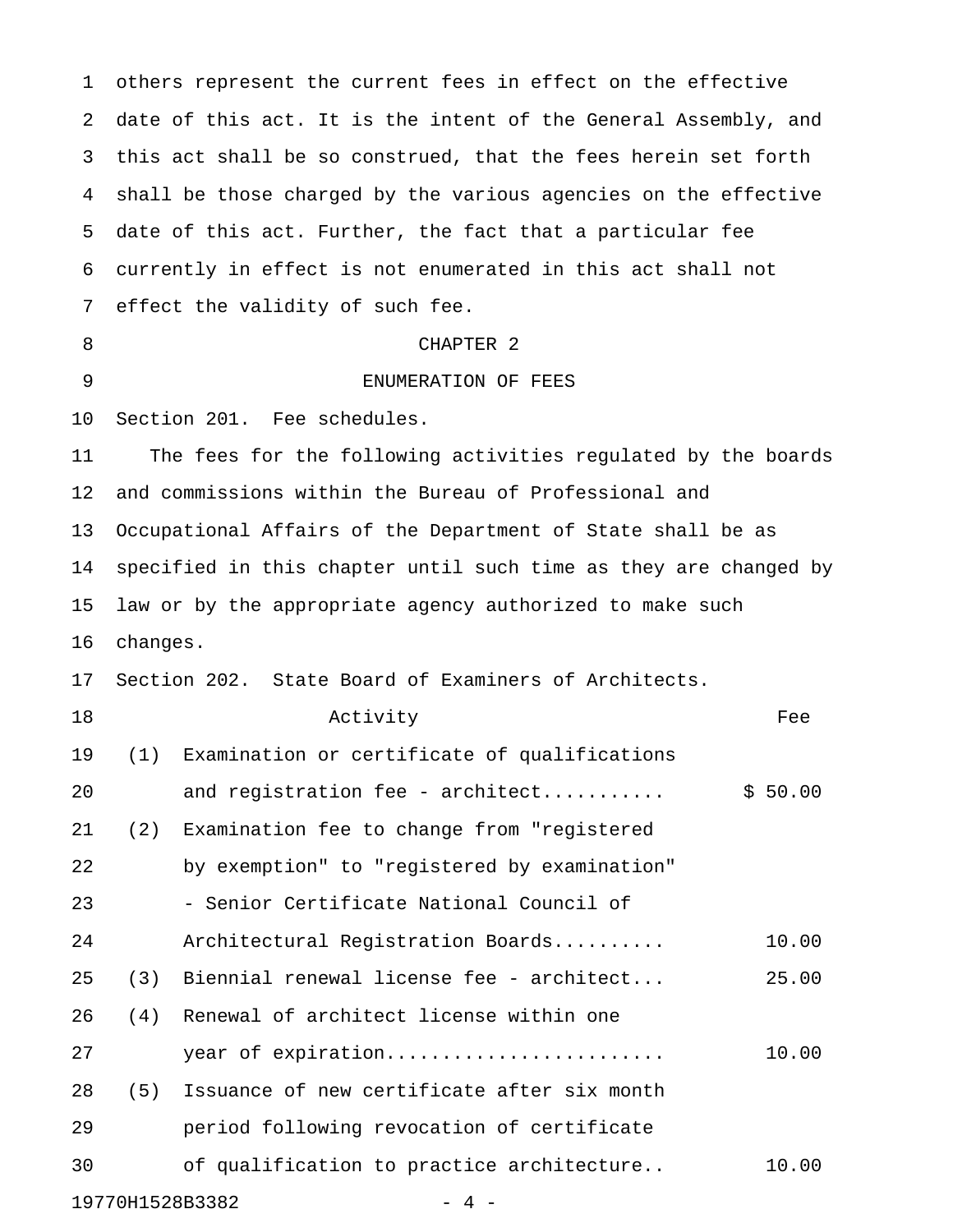| $\mathbf{1}$   |      |                                                   | (plus costs   |
|----------------|------|---------------------------------------------------|---------------|
| $\overline{2}$ |      |                                                   | of revocation |
| 3              |      |                                                   | expenses of   |
| 4              |      |                                                   | board)        |
| 5              |      | Section 203. State Board of Auctioneer Examiners. |               |
| 6              |      | Activity                                          | Fee           |
| 7              | (1)  | Examination fee for auctioneer's license          | \$25.00       |
| 8              | (2)  | Issuance of certificate of biennial regis-        |               |
| 9              |      | tration - auctioneer                              | 50.00         |
| 10             | (3)  | Examination for apprentice auctioneer's           |               |
| 11             |      |                                                   | 10.00         |
| 12             | (4)  | Issuance of registration certificate -            |               |
| 13             |      | auctioneer                                        | 50.00         |
| 14             | (5)  | Apprentice auctioneer's biennial certifi-         |               |
| 15             |      |                                                   | 30.00         |
| 16             | (6)  | Biennial auctioneer reregistration                | 50.00         |
| 17             | (7)  | Biennial apprentice auctioneer re-                |               |
| 18             |      | registration                                      | 30.00         |
| 19             | (8)  | Special license for special auction               | 200.00        |
| 20             | (9)  | Auctioneer license for last six months of         |               |
| 21             |      | two-year period                                   | 30.00         |
| 22             | (10) | Apprentice auctioneer for last six months         |               |
| 23             |      | of two-year period                                | 30.00         |
| 24             |      | Section 204. State Board of Barber Examiners.     |               |
| 25             |      | Activity                                          | Fee           |
| 26             | (1)  | Examination fee - barber                          | \$25.00       |
| 27             | (2)  | Examination fee - manager                         | 30.00         |
| 28             | (3)  | Examination fee - teacher                         | 35.00         |
| 29             | (4)  | Registration fee for teachers                     | 25.00         |
| 30             | (5)  | Biennial registration for teachers                | 25.00         |
|                |      | 19770H1528B3382<br>$-5 -$                         |               |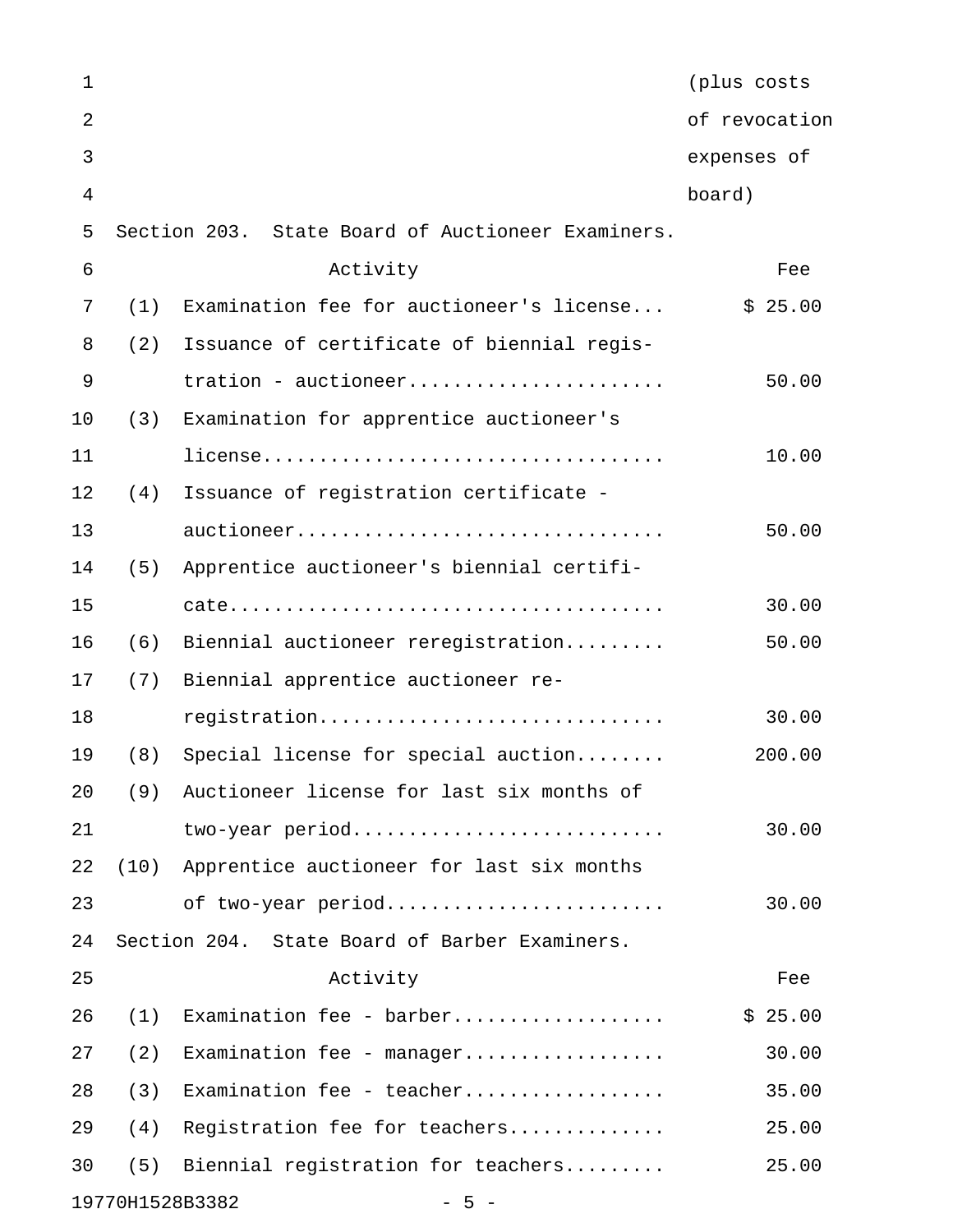| $\mathbf{1}$ | (6)  | Student permit                                      | 5.00    |
|--------------|------|-----------------------------------------------------|---------|
| 2            | (7)  | Biennial renewal of barber certificate              | 5.00    |
| 3            | (8)  | Registration of barber shop                         | 10.00   |
| 4            | (9)  | Biennial renewal-barber shop                        | 10.00   |
| 5            | (10) | Registration fee-barber school                      | 100.00  |
| 6            | (11) | Annual renewal - barber school                      | 50.00   |
| 7            | (12) | Registration fee - managers                         | 8.00    |
| 8            | (13) | Biennial renewal - managers                         | 8.00    |
| 9            |      | Section 205. State Board of Chiropractic Examiners. |         |
| 10           |      | Activity                                            | Fee     |
| 11           | (1)  | Standard examination fee                            | \$40.00 |
| 12           | (2)  | Limited examination fee                             | 10.00   |
| 13           | (3)  | Biennial registration fee                           | 20.00   |
| 14           | (4)  | Examination upon application of holder              |         |
| 15           |      | of National Board Certificate                       | 50.00   |
| 16           | (5)  | Restoration fee                                     | 50.00   |
| 17           | (6)  | Duplicate registration packet                       | 5.00    |
| 18           | (7)  | Certification of grades                             | 10.00   |
| 19           | (8)  | Reciprocity                                         | 50.00   |
| 20           |      | Section 206. State Board of Cosmetology.            |         |
| 21           |      | Activity                                            | Fee     |
| 22           | (1)  | License fee for beauty shop owner                   | \$25.00 |
| 23           | (2)  | License fee for managers                            | 25.00   |
| 24           | (3)  | License fee for teachers                            | 25.00   |
| 25           | (4)  | License fee for operators                           | 10.00   |
| 26           | (5)  | License fee for manicurists                         | 10.00   |
| 27           | (6)  | License fee for students                            | 5.00    |
| 28           | (7)  | License fee for apprentices                         | 5.00    |
| 29           | (8)  | License fee for school of beauty culture            | 50.00   |
| 30           | (9)  | Biennial renewal fee for shop owner                 | 25.00   |
|              |      | 19770H1528B3382<br>- 6 -                            |         |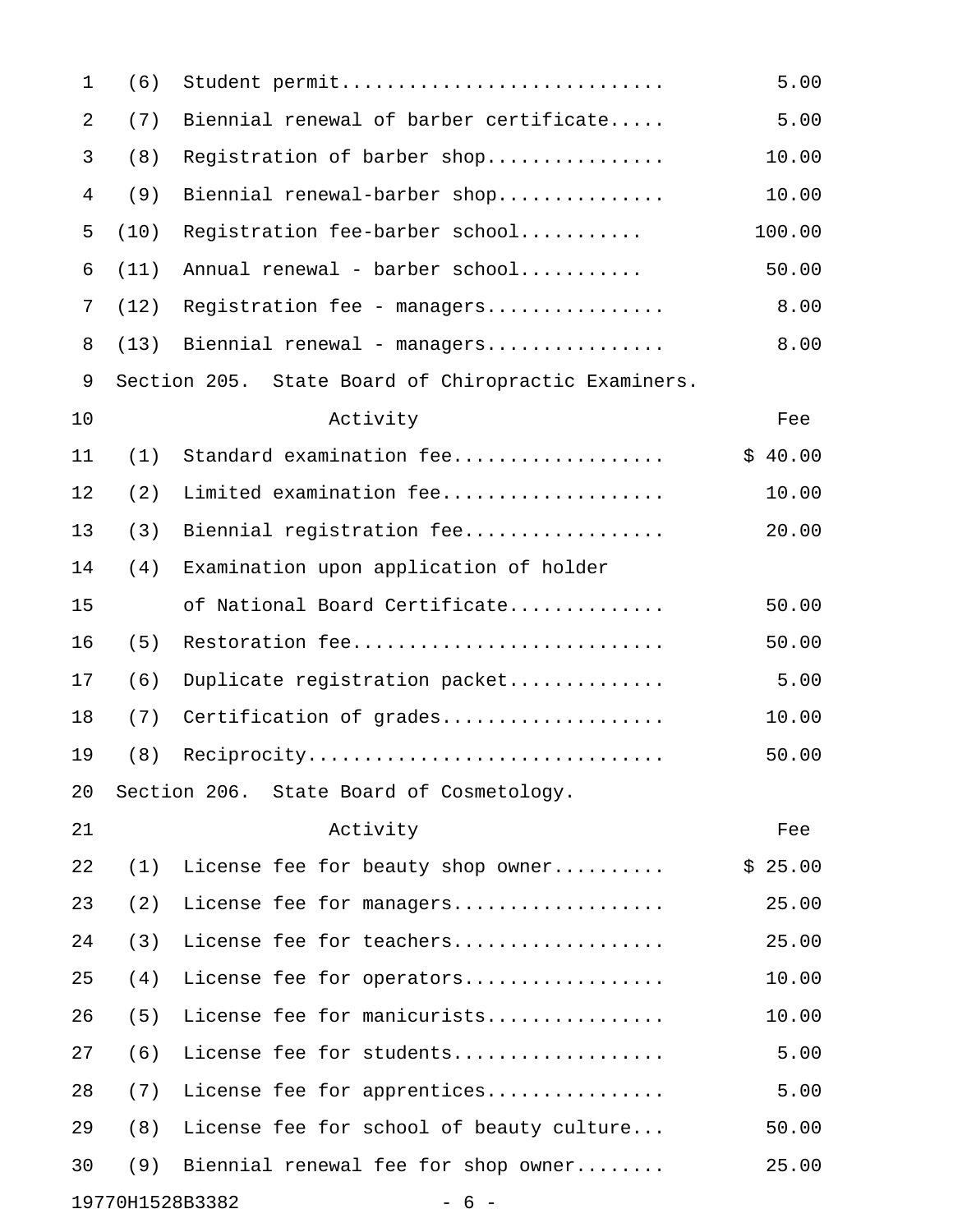| $\mathbf{1}$   | (10) | Biennial renewal fee for managers                      | 25.00   |
|----------------|------|--------------------------------------------------------|---------|
| $\overline{2}$ | (11) | Biennial renewal fee for teachers                      | 25.00   |
| 3              | (12) | Biennial renewal fee for operators                     | 10.00   |
| 4              | (13) | Biennial renewal fee for manicurists                   | 10.00   |
| 5              | (14) | Biennial renewal fee for schools of beauty             |         |
| 6              |      |                                                        | 50.00   |
| 7              | (15) | Student permit extension                               | 1.00    |
| $\,8\,$        | (16) | Examination for managers                               | 10.00   |
| 9              | (17) | Examination for teachers                               | 10.00   |
| 10             | (18) | Examination for operators                              | 4.00    |
| 11             | (19) | Examination for manicurist                             | 4.00    |
| 12             | (20) | Reciprocal license for operators                       | 25.00   |
| 13             | (21) | Temporary permit                                       | 4.00    |
| 14             |      | Section 207. State Dental Council and Examining Board. |         |
| 15             |      | Activity                                               | Fee     |
| 16             | (1)  | Biennial registration fee - dentists                   | \$25.00 |
| 17             | (2)  | Biennial registration fee - dental                     |         |
| 18             |      | hygienists                                             | 10.00   |
| 19             | (3)  | Issuance of dental license                             | 25.00   |
| 20             | (4)  | Dental license by criteria approval                    | 50.00   |
| 21             | (5)  | Late biennial registration penalty -                   |         |
| 22             |      |                                                        | 5.00    |
| 23             | (6)  | Fee for certification of grades to other               |         |
| 24             |      | states - dentists                                      | 5.00    |
| 25             | (7)  | Issuance of dental hygiene license                     | 25.00   |
| 26             | (8)  | Late biennial registration penalty - dental            |         |
| 27             |      | hygienists                                             | 2.00    |
| 28             | (9)  | Certification of grades to other states -              |         |
| 29             |      | dental hygienists                                      | 5.00    |
| 30             |      | Section 208. State Board of Funeral Directors.         |         |
|                |      | 19770H1528B3382<br>$-7-$                               |         |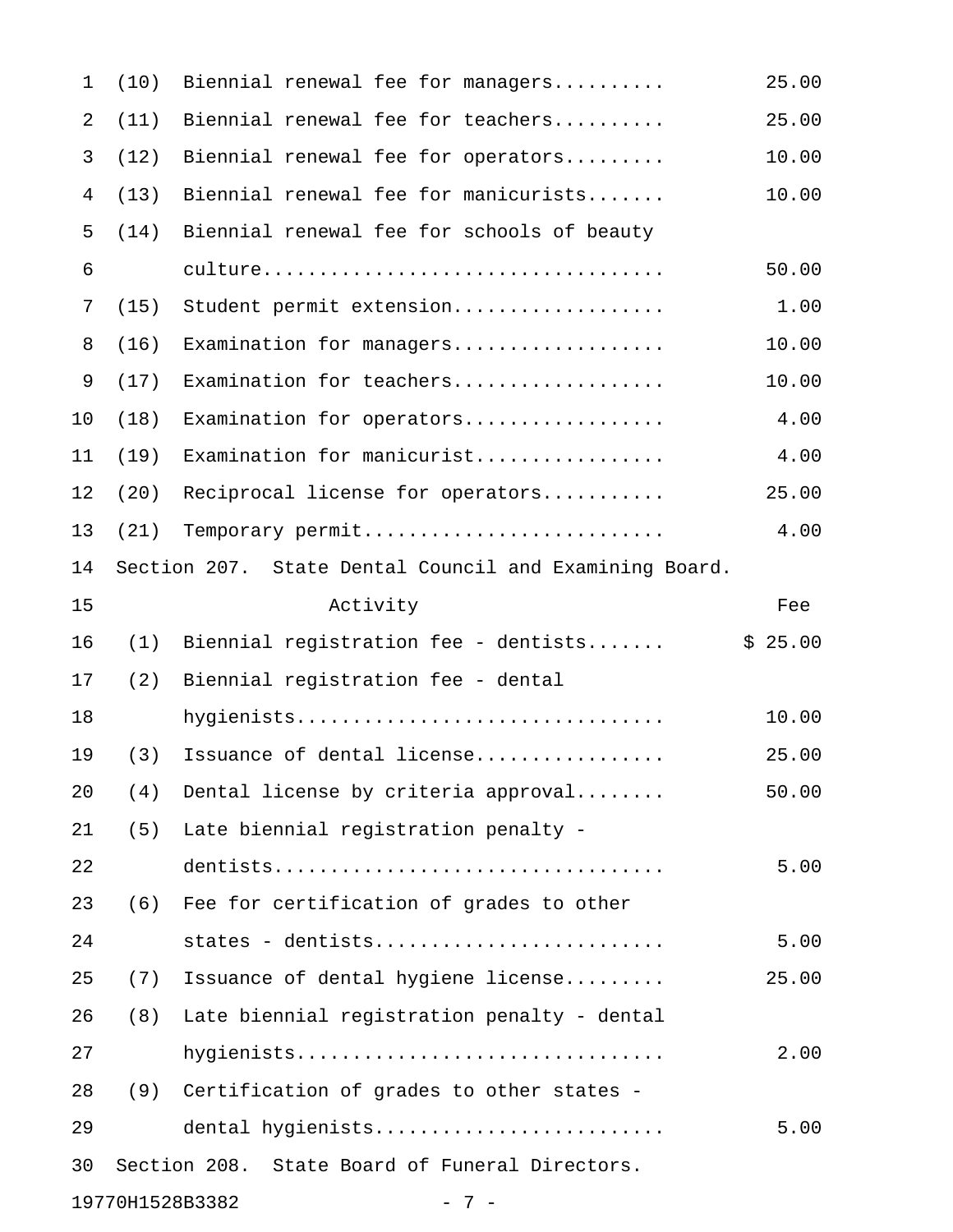| 1              |      | Activity                                                     | Fee      |
|----------------|------|--------------------------------------------------------------|----------|
| $\overline{2}$ | (1)  | Initial license - director, branch,                          |          |
| 3              |      | corporation, estate, widow                                   | \$25.00  |
| 4              | (2)  | Out of state                                                 | 25.00    |
| 5              | (3)  | Biennial renewal - directors                                 | 20.00    |
| 6              | (4)  | Biennial renewal - corporation, branch                       | 20.00    |
| 7              | (5)  | Examination                                                  | 25.00    |
| 8              | (6)  | Registration, supervisor                                     | 10.00    |
| 9              | (7)  | Annual renewal, supervisor                                   | 10.00    |
| 10             | (8)  | Annual renewal, widow, estate                                | 25.00    |
| 11             | (9)  | Registration, student trainee                                | 5.00     |
| 12             | (10) | Registration, resident intern                                | 5.00     |
| 13             |      | Section 209. State Board of Landscape Architects.            |          |
| 14             |      | Activity                                                     | Fee      |
| 15             | (1)  | Initial examination and licensure fee for                    |          |
| 16             |      | landscape architect                                          | \$75.00  |
| 17             | (2)  | Biennial registration landscape architect                    |          |
| 18             |      |                                                              | 75.00    |
| 19             |      | Section 210. State Board of Medical Education and Licensure. |          |
| 20             |      | Activity                                                     | Fee      |
| 21             | (1)  | Medical examination fee                                      | \$125.00 |
| 22             | (2)  | Application for graduate training                            |          |
| 23             |      | certificate                                                  | 10.00    |
| 24             | (3)  | Licensure by endorsement - medical                           | 100.00   |
| 25             | (4)  | Biennial registration - medical doctor                       | 75.00    |
| 26             | (5)  | Across the border license                                    | 50.00    |
| 27             | (6)  | Across the border biennial registration                      | 50.00    |
| 28             | (7)  | Examination fee - midwifery                                  | 50.00    |
| 29             | (8)  | Biennial registration fee - midwifery                        | 20.00    |
| 30             | (9)  | Limited license for visiting professor                       | 10.00    |
|                |      | 19770H1528B3382<br>$-8 -$                                    |          |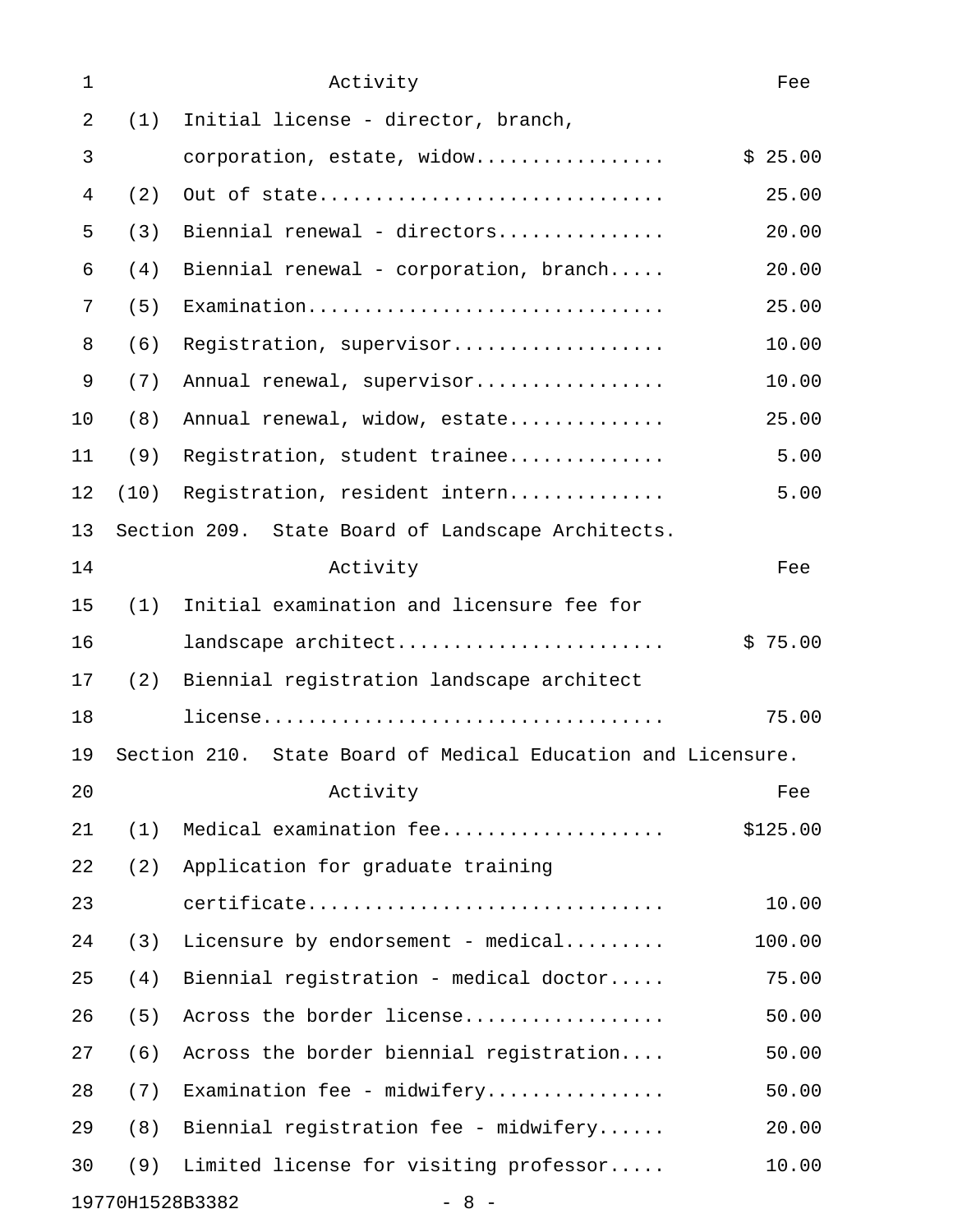| $\mathbf{1}$   | (10) | Druggist therapist renewal                          | 5.00    |
|----------------|------|-----------------------------------------------------|---------|
| $\overline{2}$ | (11) | Permanent limited license in the profession-        |         |
| 3              |      | al category                                         | 125.00  |
| $\overline{4}$ | (12) | Renewal for permanent limited license in the        |         |
| 5              |      | professional category                               | 75.00   |
| 6              |      | Section 211. State Board of Motor Vehicle Salesmen. |         |
| 7              |      | Activity                                            | Fee     |
| 8              | (1)  | Motor vehicle salesman license                      | \$15.00 |
| 9              | (2)  | Biennial renewal of license - motor vehicle         |         |
| 10             |      | salesman                                            | 15.00   |
| 11             | (3)  | Motor vehicle dealer's license                      | 25.00   |
| 12             | (4)  | Biennial renewal of motor vehicle dealer's          |         |
| 13             |      |                                                     | 25.00   |
| 14             | (5)  | License of dealer's branch office                   | 25.00   |
| 15             | (6)  | Biennial renewal of license of dealer's             |         |
| 16             |      | branch office                                       | 25.00   |
| 17             | (7)  | License for used car lot not adjacent to            |         |
| 18             |      | dealer lot supplemental license - biennial.         | 10.00   |
| 19             | (8)  | Manufacturer's license                              | 25.00   |
| 20             | (9)  | Biennial renewal manufacturer's license             | 25.00   |
| 21             | (10) | Distributor's license                               | 25.00   |
| 22             | (11) | Biennial renewal distributor's license              | 25.00   |
| 23             | (12) | Wholesaler's license                                | 25.00   |
| 24             | (13) | Biennial renewal wholesaler's license               | 25.00   |
| 25             | (14) | Factory representative license                      | 15.00   |
| 26             | (15) | Biennial renewal factory representative's           |         |
| 27             |      |                                                     | 15.00   |
| 28             | (16) | Distributor branch representative license           | 15.00   |
| 29             | (17) | Biennial renewal distributor branch rep-            |         |
| 30             |      | resentative's license                               | 15.00   |
|                |      | 19770H1528B3382<br>$-9-$                            |         |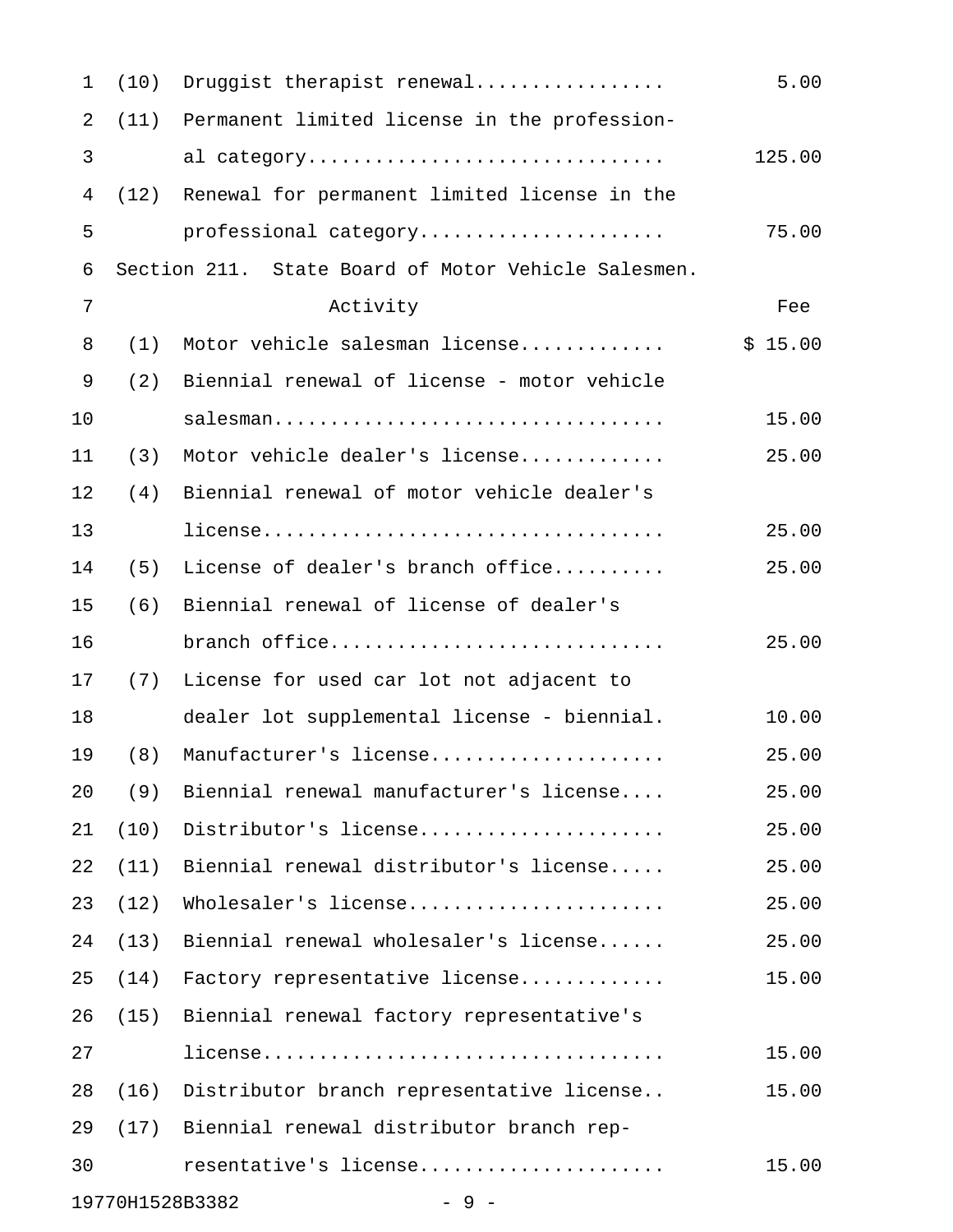| $\mathbf 1$ |                 | (18) Salesman's change of employer license fee        | 5.00    |
|-------------|-----------------|-------------------------------------------------------|---------|
| 2           | (19)            | Motor vehicle manufacturer's branch office            |         |
| 3           |                 |                                                       | 25.00   |
| 4           | (20)            | Biennial renewal manufacturer's branch                |         |
| 5           |                 | office license                                        | 15.00   |
| 6           | (21)            | Motor vehicle wholesaler's branch office              |         |
| 7           |                 |                                                       | 25.00   |
| 8           |                 | (22) Biennial renewal motor vehicle wholesaler's      |         |
| 9           |                 | branch office license                                 | 15.00   |
| 10          |                 | $(23)$ Biennial renewal used car $lot$                | 25.00   |
| 11          |                 | Section 212. State Board of Nurse Examiners.          |         |
| 12          |                 | Activity                                              | Fee     |
| 13          |                 | (1) Registered nurse examination and initial          |         |
| 14          |                 | licensure                                             | \$24.00 |
| 15          | (2)             | Application for licensure as registered               |         |
| 16          |                 | nurse by endorsement                                  | 24.00   |
| 17          |                 | (3) Biennial renewal registration fee - regis-        |         |
| 18          |                 | tered nurse                                           | 10.00   |
| 19          | (4)             | Practical nurse examination and initial               |         |
| 20          |                 | licensure                                             | 18.00   |
| 21          | (5)             | Application for licensure as licensed                 |         |
| 22          |                 | practical nurse by endorsement                        | 18.00   |
| 23          |                 | $(6)$ Biennial renewal fee - practical nurse          | 5.00    |
| 24          |                 | Section 213. State Board of Examiners of Nursing Home |         |
| 25          |                 | Administrators.                                       |         |
| 26          |                 | Activity                                              | Fee     |
| 27          | (1)             | Examination and initial registration                  | \$50.00 |
| 28          | (2)             | Biennial renewal registration                         | 50.00   |
| 29          | (3)             | Late biennial registration penalty                    | 5.00    |
| 30          | (4)             | License by endorsement                                | 50.00   |
|             | 19770H1528B3382 | $-10 -$                                               |         |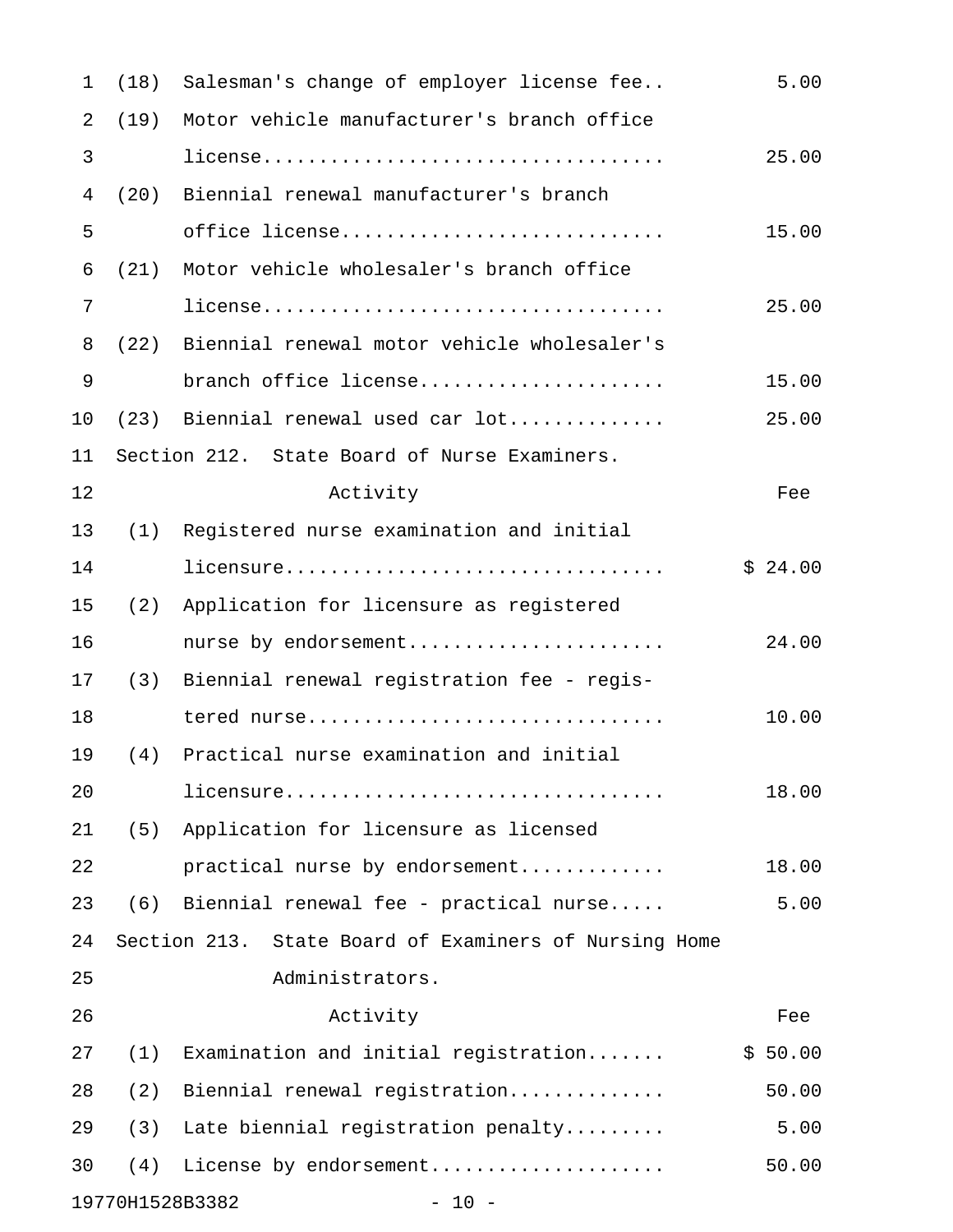| $\mathbf{1}$   | (5) | Temporary permit                                    | 50.00   |
|----------------|-----|-----------------------------------------------------|---------|
| 2              | (6) | Reissue permit                                      | 50.00   |
| 3              | (7) | Reciprocity                                         | 2.00    |
| $\overline{4}$ |     | Section 214. State Board of Optometrical Examiners. |         |
| 5              |     | Activity                                            | Fee     |
| 6              | (1) | Initial examination fee                             | \$25.00 |
| 7              | (2) | Biennial renewal registration fee                   | 25.00   |
| 8              | (3) | Late biennial registration penalty                  | 5.00    |
| 9              | (4) | Application for license by optometrists             |         |
| 10             |     | licensed in another state                           | 25.00   |
| 11             | (5) | Certification of grades to another state            | 10.00   |
| 12             | (6) | Initial fee for branch office license               | 20.00   |
| 13             | (7) | Biennial renewal fee for branch office              |         |
| 14             |     |                                                     | 20.00   |
| 15             | (8) | Application for examination de novo after           |         |
| 16             |     | having twice failed examination                     | 25.00   |
| 17             |     | Section 215. State Board of Osteopathic Examiners.  |         |
| 18             |     | Activity                                            | Fee     |
| 19             | (1) | Application for examination for osteopath's         |         |
| 20             |     |                                                     | \$40.00 |
| 21             | (2) | Application for examination de novo after           |         |
| 22             |     | having twice failed examination                     | 25.00   |
| 23             | (3) | Certification granting right to practice            |         |
| 24             |     | osteopathy while licensee is enrolled in            |         |
| 25             |     | residency training program                          | 25.00   |
| 26             | (4) | Pennsylvania licensing of osteopath licensed        |         |
| 27             |     | in another state                                    | 50.00   |
| 28             | (5) | Biennial registration fee                           | 25.00   |
| 29             | (6) | Penalty for failure to register biennially:         |         |
| 30             |     | To be set by board:                                 |         |
|                |     |                                                     |         |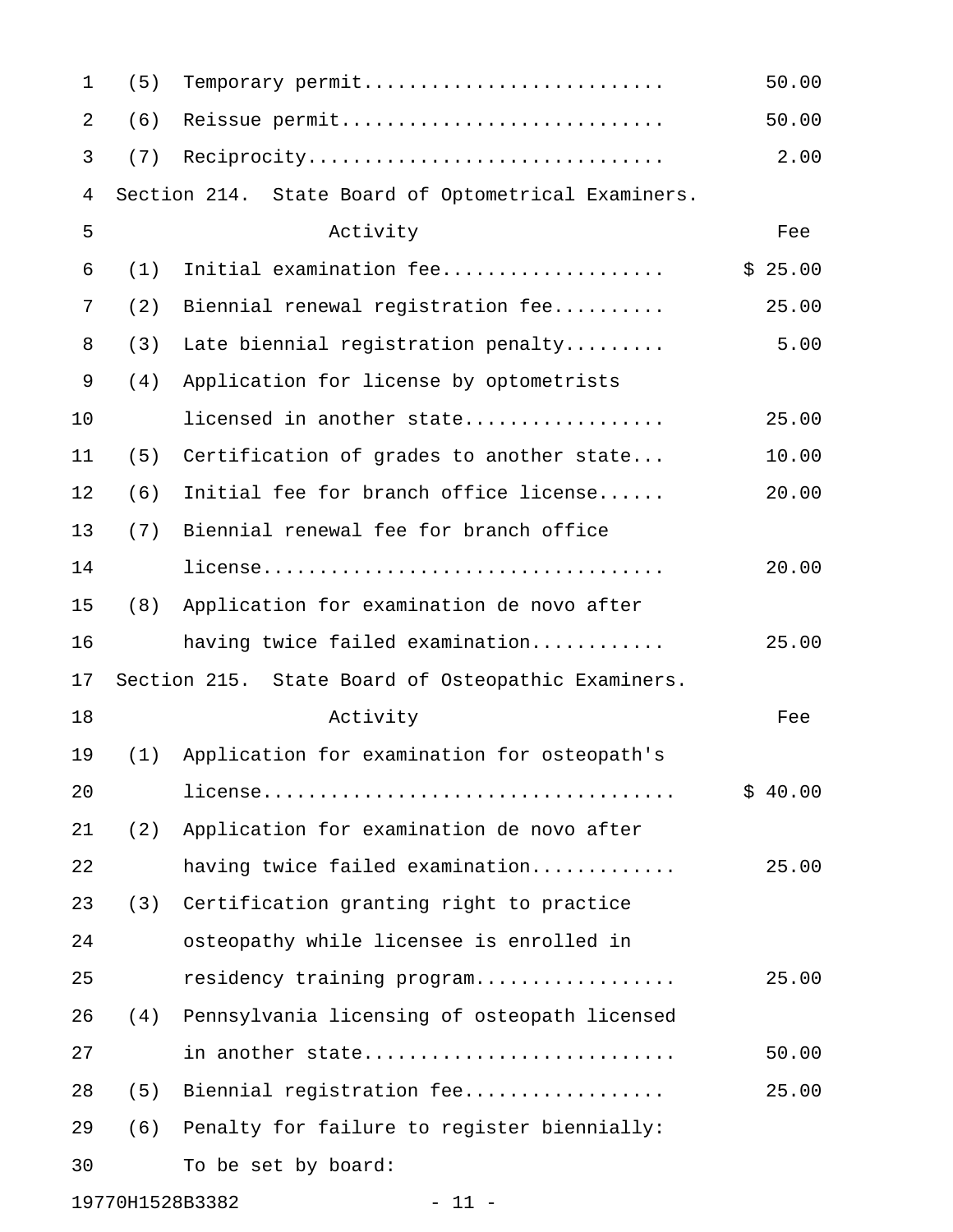| 1              |      | (i)<br>For first offense, penalty not to                |         |
|----------------|------|---------------------------------------------------------|---------|
| 2              |      | exceed                                                  | 25.00   |
| 3              |      | (iii)<br>For second or subsequent offense,              |         |
| $\overline{4}$ |      | penalty not to exceed                                   | 50.00   |
| 5              | (7)  | Certification of transfer of Pennsylvania               |         |
| 6              |      | osteopath's license to another state                    | 10.00   |
| 7              |      | Section 216. State Board of Pharmacy.                   |         |
| 8              |      | Activity                                                | Fee     |
| 9              | (1)  | Application for registration as pharmacy                |         |
| 10             |      | intern                                                  | \$10.00 |
| 11             | (2)  | Application for license of pharmacist who               |         |
| 12             |      | has been licensed in another state                      | 50.00   |
| 13             | (3)  | Registration and certificate for pharmacist             |         |
| 14             |      | who has been licensed in another state                  | 25.00   |
| 15             | (4)  | Application for examination given to                    |         |
| 16             |      | pharmacy interns upon graduation from an                |         |
| 17             |      | accredited college of pharmacy                          | 25.00   |
| 18             | (5)  | Certificate to practice pharmacy                        | 25.00   |
| 19             | (6)  | Biennial renewal fee - pharmacist                       | 25.00   |
| 20             | (7)  | Late registration fee - pharmacist:                     |         |
| 21             |      | To be set by board, not to exceed                       | 25.00   |
| 22             | (8)  | Registration for new pharmacy                           | 50.00   |
| 23             | (9)  | Biennial renewal - pharmacy                             | 50.00   |
| 24             | (10) | Registration for change in ownership and/or             |         |
| 25             |      | change in location of an established                    |         |
| 26             |      | pharmacy                                                | 50.00   |
| 27             |      | (11) Registration for change in name and/or             |         |
| 28             |      | change in managership (pharmacist) within an            |         |
| 29             |      | established pharmacy                                    | 10.00   |
| 30             |      | Section 217. State Board of Physical Therapy Examiners. |         |
|                |      | 19770H1528B3382<br>$-12 -$                              |         |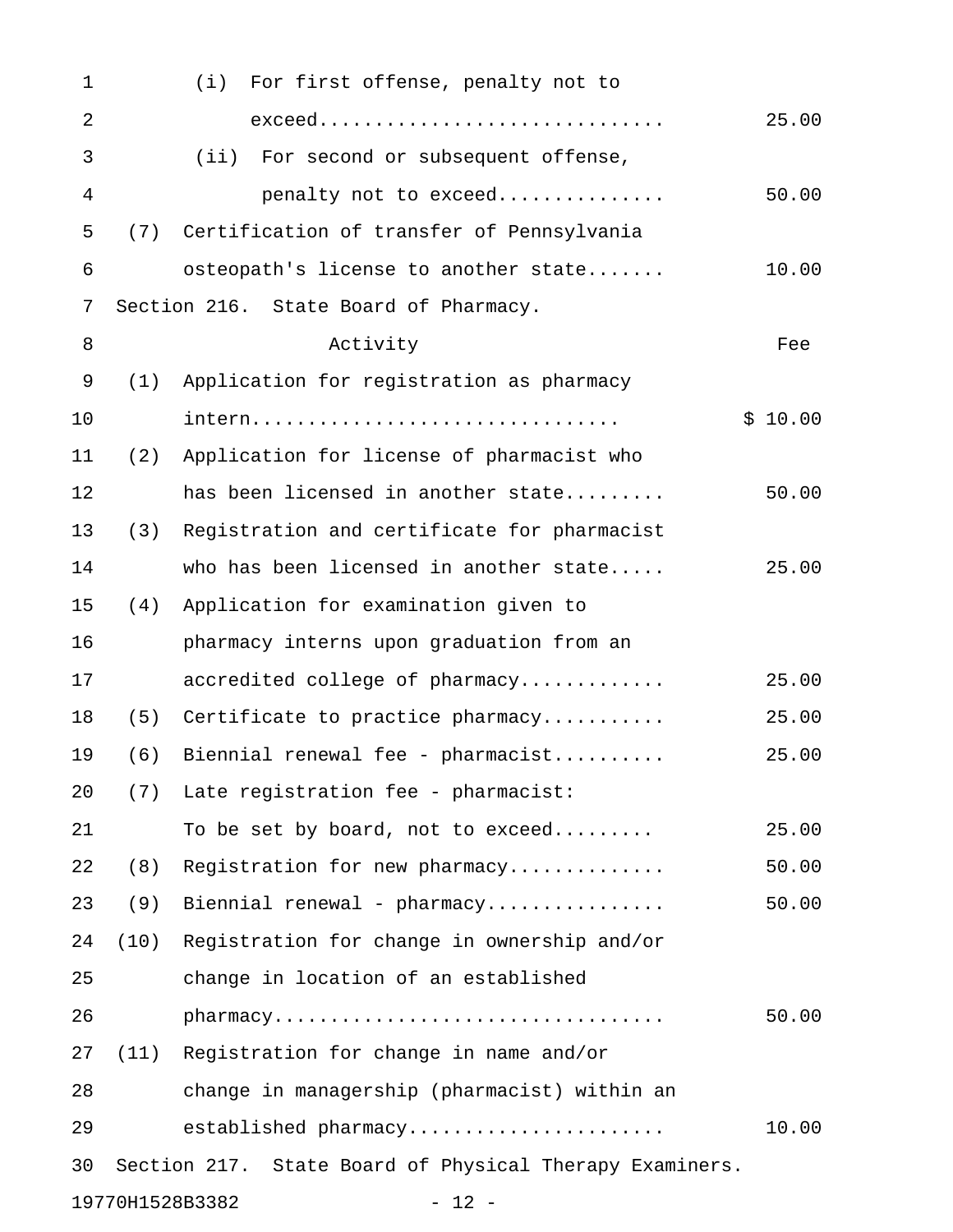| $\mathbf 1$ |                 | Activity                                               | Fee     |
|-------------|-----------------|--------------------------------------------------------|---------|
| 2           | (1)             | New application for physical therapist                 |         |
| 3           |                 |                                                        | \$50.00 |
| 4           | (2)             | Application for physical therapist license             |         |
| 5           |                 | by one already licensed as of effective                |         |
| 6           |                 | date of new act                                        | 15.00   |
| 7           | (3)             | Application for licensure by physical                  |         |
| 8           |                 | therapist by endorsement                               | 75.00   |
| 9           | (4)             | Temporary physical therapist license                   | 25.00   |
| 10          | (5)             | Biennial renewal physical therapist                    |         |
| 11          |                 |                                                        | 25.00   |
| 12          | (6)             | Restoration fee within three years of                  |         |
| 13          |                 | failure to renew                                       | 5.00    |
| 14          | (7)             | Foreign trained physical therapists apply-             |         |
| 15          |                 | ing for supervised clinical experience                 | 5.00    |
| 16          | (8)             | Certification of grades to another state               | 25.00   |
| 17          |                 | Section 218. State Board of Podiatry Examiners.        |         |
| 18          |                 | Activity                                               | Fee     |
| 19          | (1)             | Examination fee                                        | \$50.00 |
| 20          | (2)             | Biennial registration fee                              | 30.00   |
| 21          | (3)             | License by reciprocity                                 | 100.00  |
| 22          | (4)             | Duplicate registration packet                          | 2.00    |
| 23          | (5)             | Branch office certificate                              | 10.00   |
| 24          |                 | Section 219. State Registration Board for Professional |         |
| 25          |                 | Engineers.                                             |         |
| 26          |                 | Activity                                               | Fee     |
| 27          | (1)             | Application for registration - professional            |         |
| 28          |                 |                                                        | \$50.00 |
| 29          | (2)             | Biennial registration - engineer                       | 25.00   |
| 30          | (3)             | Biennial registration - surveyor                       | 25.00   |
|             | 19770H1528B3382 | $-13 -$                                                |         |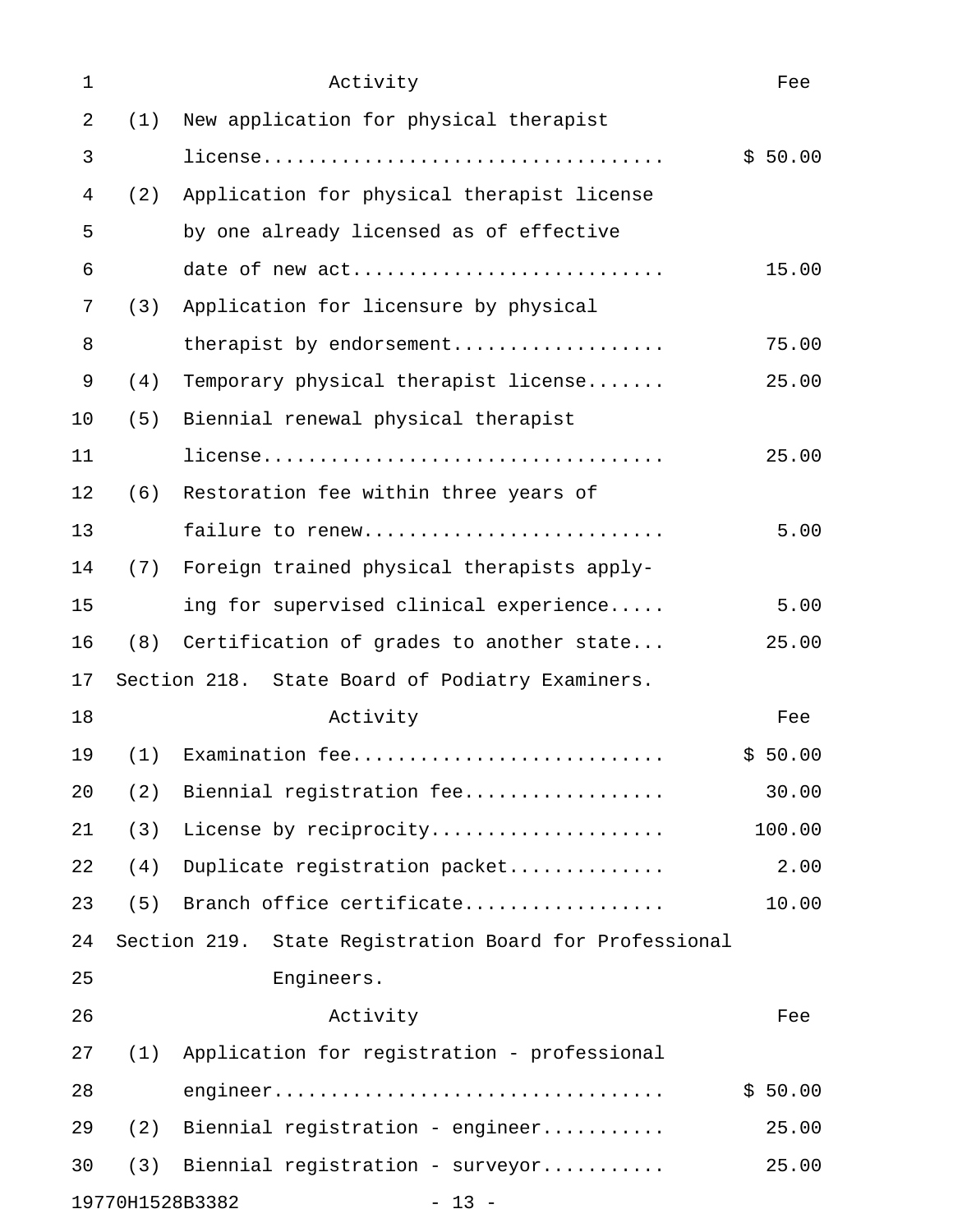| 1  | (4)             | Application for registration as professional                 |         |
|----|-----------------|--------------------------------------------------------------|---------|
| 2  |                 | engineer by engineer-in-training                             | 25.00   |
| 3  | (5)             | Application for registration as registered                   |         |
| 4  |                 | surveyor                                                     | 50.00   |
| 5  | (6)             | Application for registration as                              |         |
| 6  |                 | engineer-in-training                                         | 25.00   |
| 7  | (7)             | Application for temporary permit to practice                 |         |
| 8  |                 | engineering                                                  | 25.00   |
| 9  | (8)             | Application for temporary permit to practice                 |         |
| 10 |                 | surveying                                                    | 25.00   |
| 11 | (9)             | Application for certificate of approval for                  |         |
| 12 |                 | fictitious name                                              | 25.00   |
| 13 | (10)            | Application for certificate of approval of                   |         |
| 14 |                 | corporate name                                               | 25.00   |
| 15 |                 | Section 220. State Board of Examiners of Public Accountants. |         |
| 16 |                 | Activity                                                     | Fee     |
| 17 | (1)             | Examination fee for the purpose of becoming                  |         |
| 18 |                 | certified                                                    | \$50.00 |
| 19 | (2)             | Reexamination fee                                            | 50.00   |
| 20 |                 | Less \$5 for each passing credit earned in                   |         |
| 21 |                 | previous exams but in no event less than                     | 30.00   |
| 22 | (3)             | Biennial permit fee - not to exceed                          | 30.00   |
| 23 | (4)             | Reciprocal application fee                                   | 50.00   |
| 24 | (5)             | Corporate application fee                                    | 50.00   |
| 25 | (6)             | Partnership and professional association                     |         |
| 26 |                 | application fee                                              | 50.00   |
| 27 | (7)             | Amendment fee - corporations, partnerships                   |         |
| 28 |                 | and professional associations                                | 10.00   |
| 29 | (8)             | Public accountants application                               | 50.00   |
| 30 |                 | Section 221. State Board of Psychologist Examiners.          |         |
|    | 19770H1528B3382 | $-14 -$                                                      |         |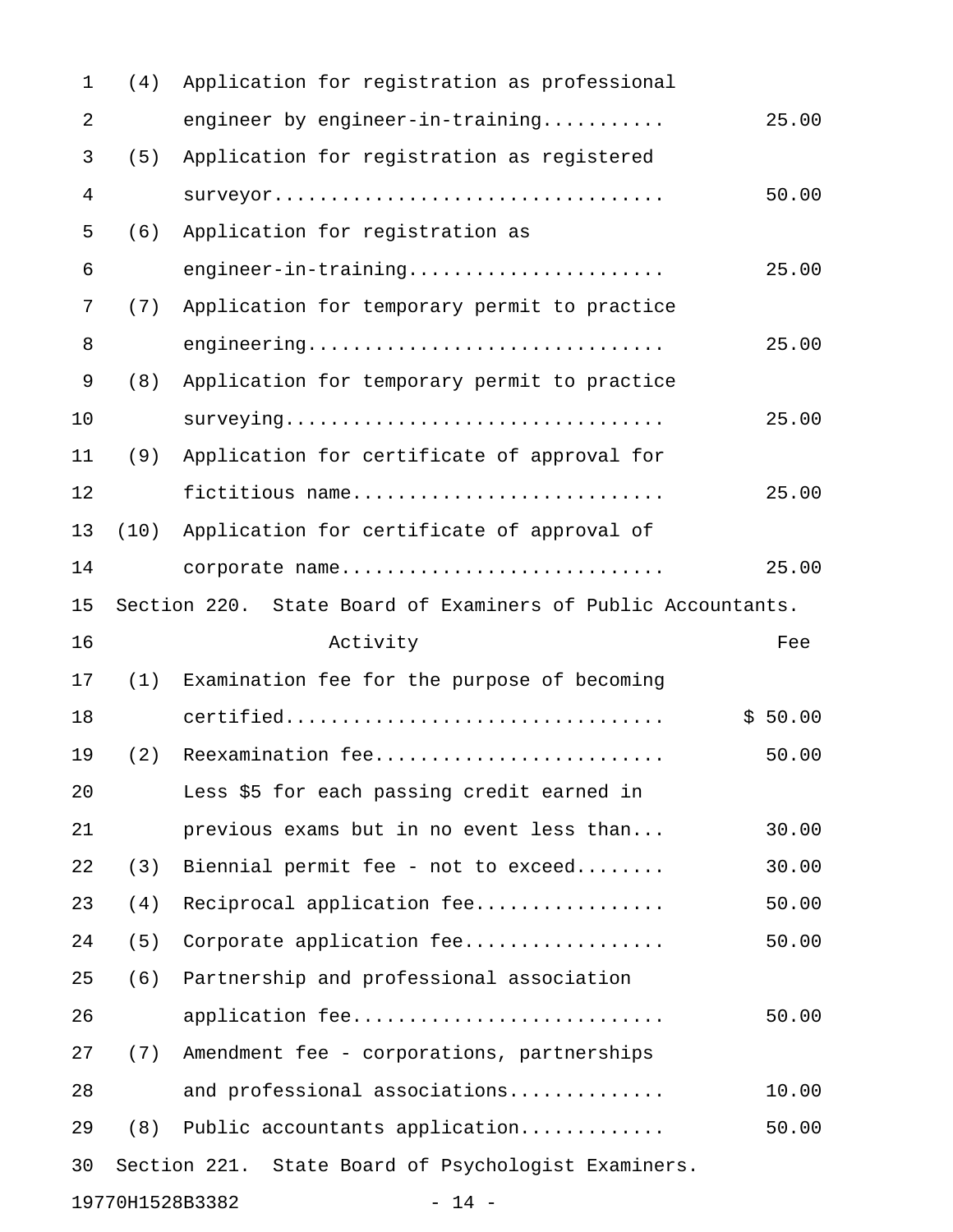| 1  |      | Activity                                   | Fee     |
|----|------|--------------------------------------------|---------|
| 2  | (1)  | Application for license and examination    | \$50.00 |
| 3  | (2)  | Biennial renewal of license                | 10.00   |
| 4  | (3)  | Third examination fee and each subsequent  |         |
| 5  |      | examination - each examination             | 60.00   |
| 6  |      | Section 222. State Real Estate Commission. |         |
| 7  |      | Activity                                   | Fee     |
| 8  | (1)  | Fee for examination and certification of   |         |
| 9  |      | registration - real estate broker/limited  |         |
| 10 |      | real estate broker                         | \$25.00 |
| 11 | (2)  | Reexamination fee - real estate broker/    |         |
| 12 |      | limited real estate broker                 | 10.00   |
| 13 | (3)  | Biennial license fee for each additional   |         |
| 14 |      | office - real estate broker/limited real   |         |
| 15 |      | estate broker                              | 20.00   |
| 16 | (4)  | Biennial registration fee - real estate    |         |
| 17 |      | broker/limited real estate broker          | 25.00   |
| 18 | (5)  | All certification fees                     | 5.00    |
| 19 | (6)  | Application for corporation, partnership,  |         |
| 20 |      | association or additional licenses for     |         |
| 21 |      | brokers of record, partners or officers    | 25.00   |
| 22 | (7)  | All applications for licensure by          |         |
| 23 |      | reciprocity                                | 25.00   |
| 24 | (8)  | Examination and certification of registra- |         |
| 25 |      | tion - real estate salesman/builder owner  |         |
| 26 |      | salesman                                   | 20.00   |
| 27 | (9)  | Reexamination - real estate salesman/      |         |
| 28 |      | builder owner salesman                     | 10.00   |
| 29 | (10) | Biennial registration fee - real estate    |         |
| 30 |      | salesman/builder owner salesman            | 20.00   |
|    |      | 19770H1528B3382<br>$-15 -$                 |         |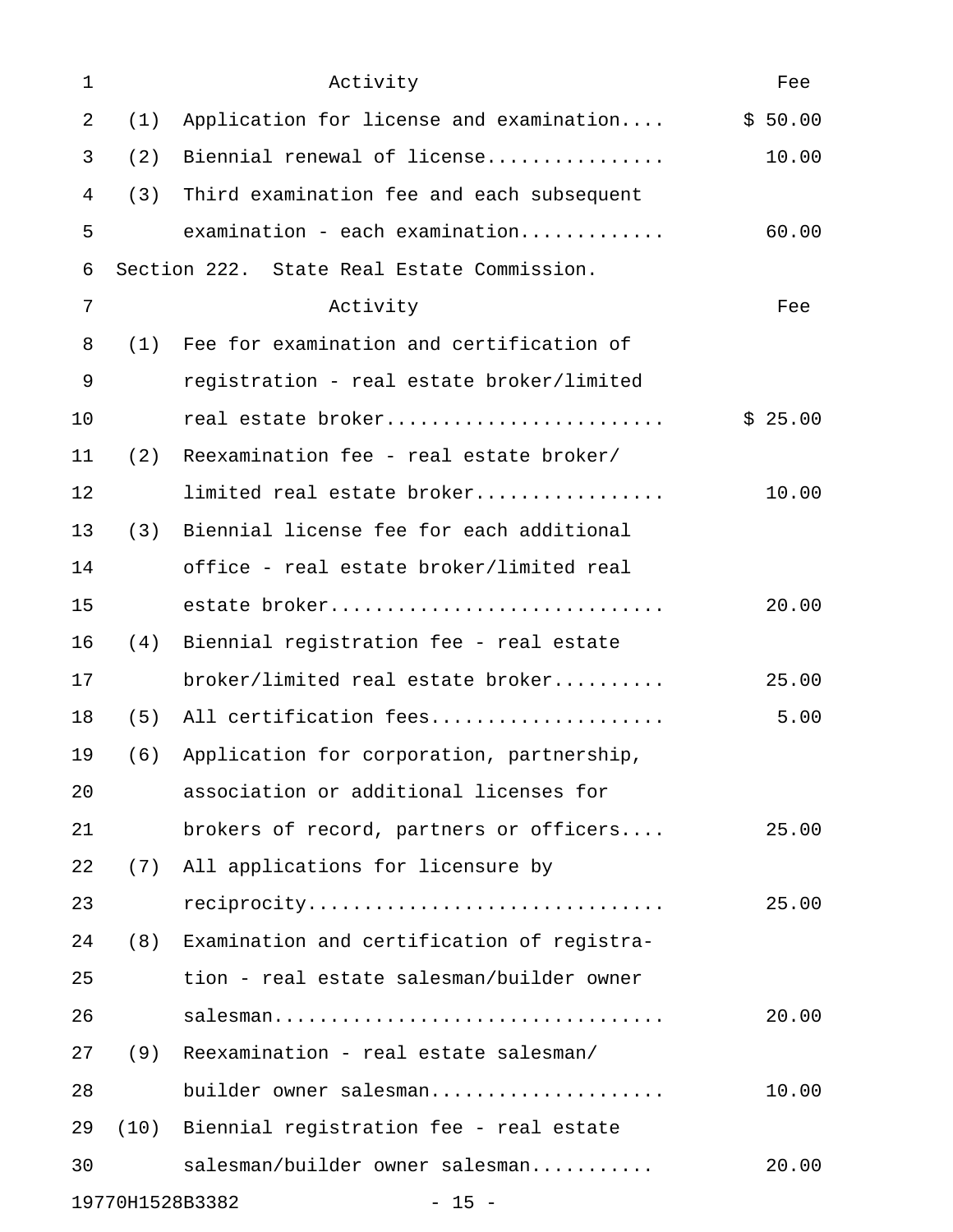| 1              | (11) | Limited real estate salesman license                           | 5.00         |
|----------------|------|----------------------------------------------------------------|--------------|
| $\overline{2}$ | (12) | Biennial registration as limited salesman                      | 5.00         |
| 3              | (13) | Initial branch office license                                  | 10.00        |
| 4              | (14) | Biennial renewal - corporation, partnership                    |              |
| 5              |      | or association                                                 | 25.00        |
| 6              | (15) | Biennial renewal - broker of record,                           |              |
| 7              |      | associate broker, officer or partner                           | 25.00        |
| 8              | (16) | Real estate schools other than colleges                        |              |
| 9              |      | and universities - initial approval                            | 50.00        |
| 10             | (17) | Annual renewal for real estate schools                         |              |
| 11             |      | other than colleges and universities                           | 25.00        |
| 12             |      | Section 223. State Board of Veterinary Medical Examiners.      |              |
| 13             |      | Activity                                                       | Fee          |
| 14             | (1)  | Temporary permit to practice veterinary                        |              |
| 15             |      | medicine for applicant for admission to                        |              |
| 16             |      | examination (one-half of fee to be applied                     |              |
| 17             |      | to examination fee)                                            | \$50.00      |
| 18             | (2)  | Application for examination for licensure                      |              |
| 19             |      | to practice veterinary medicine                                | 50.00        |
| 20             | (3)  | Reinstatement of license within one year                       |              |
| 21             |      | of expiration - reinstatement fee                              | 10.00        |
| 22             |      |                                                                | plus regular |
| 23             |      |                                                                | biennial fee |
| 24             |      | (4) Biennial registration fee                                  | 10.00        |
| 25             |      | Section 224. Collection.                                       |              |
| 26             |      | The Bureau of Professional and Occupational Affairs shall      |              |
| 27             |      | collect the fees for which this act provides. However, nothing |              |
| 28             |      | in this act shall prevent the collection of fees by the bureau |              |
| 29             |      | which are otherwise authorized and which are not inconsistent  |              |
| 30             |      | with the provisions of this act.                               |              |
|                |      | 19770H1528B3382<br>$-16 -$                                     |              |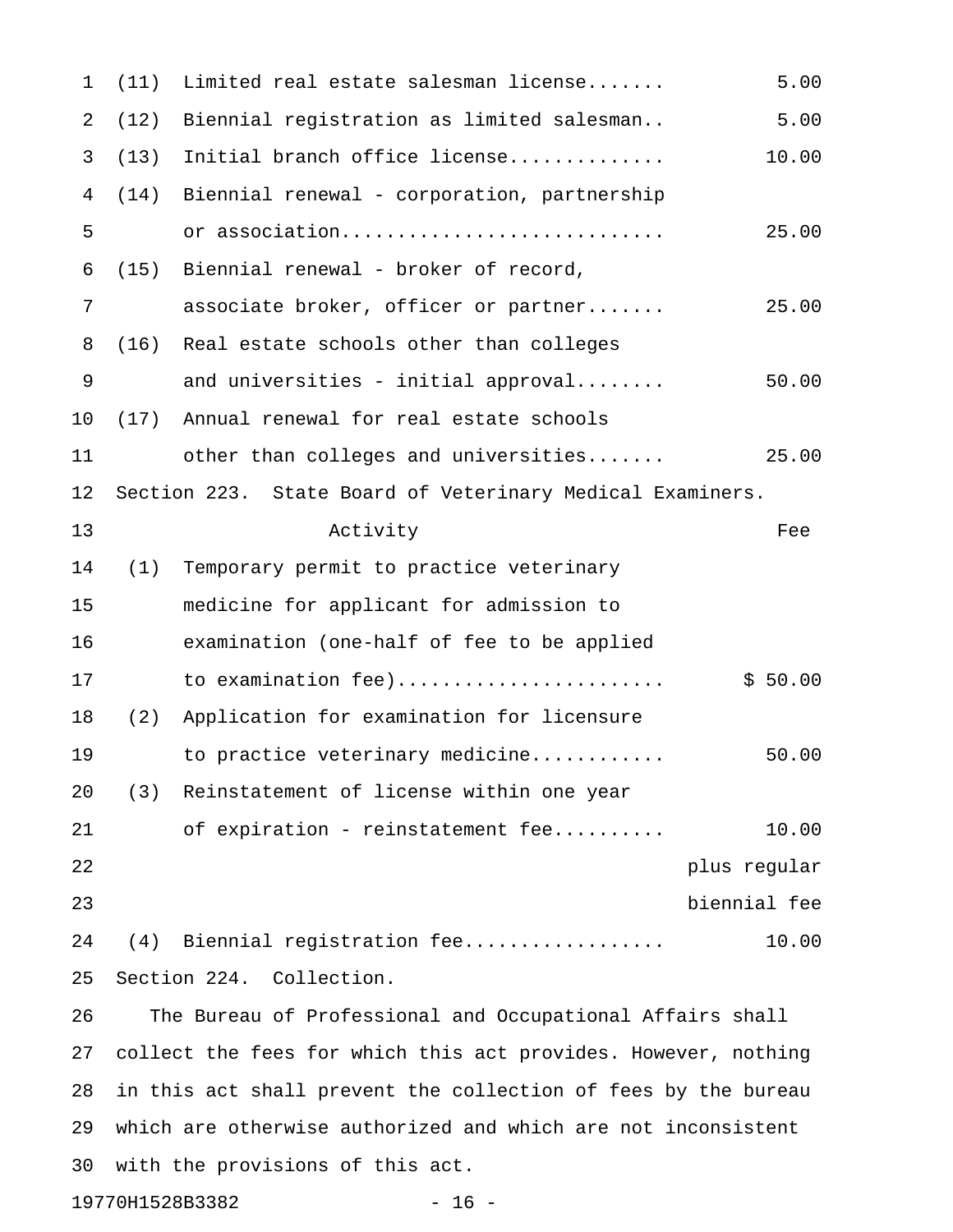1 Section 225. Late renewal. 2 Where a license is renewed beyond the date specified for 3 renewal by the bureau, a fee of \$5 for each month or part of a 4 month beyond the renewal date shall be charged in addition to 5 the prescribed fee. 6 Section 226. Duplicate license. 7 The fee for the issuance of a duplicate license shall be \$5 8 in all cases. 9 Section 227. Duplicate certificate. 10 The fee for the issuance of a duplicate certificate shall be 11 \$10 in all cases. 12 CHAPTER 3 13 DISPOSITION OF FUNDS 14 Section 301. Professional Licensure Augmentation Account. <-15 APPROPRIATIONS. < 16 (A) Beginning July 1, 1978 and thereafter, all moneys < 17 collected by the Bureau of Professional and Occupational Affairs 18 shall be paid into the Professional Licensure Augmentation  $\leftarrow$ 19 Account which is hereby created and which shall be a special 20 restricted receipts account within the General Fund. Moneys in  $\sim$ 21 such account shall be used only for the support of the operation 22 of the bureau and the various regulatory boards. 23 Section 302. Appropriations from account. 24 (B) The General Assembly shall annually appropriate for < 25 payment of the costs of processing licenses and renewals, for 26 the operation of the various regulatory boards, and for other 27 general costs of bureau operations, moneys available from the 28 Professional Licensure Augmentation Account. GENERAL FUND. <-29 Section <del>303</del> 302. Budget preparation.  $\leftarrow$ 30 In preparing the proposed budget for bureau operations for

19770H1528B3382 - 17 -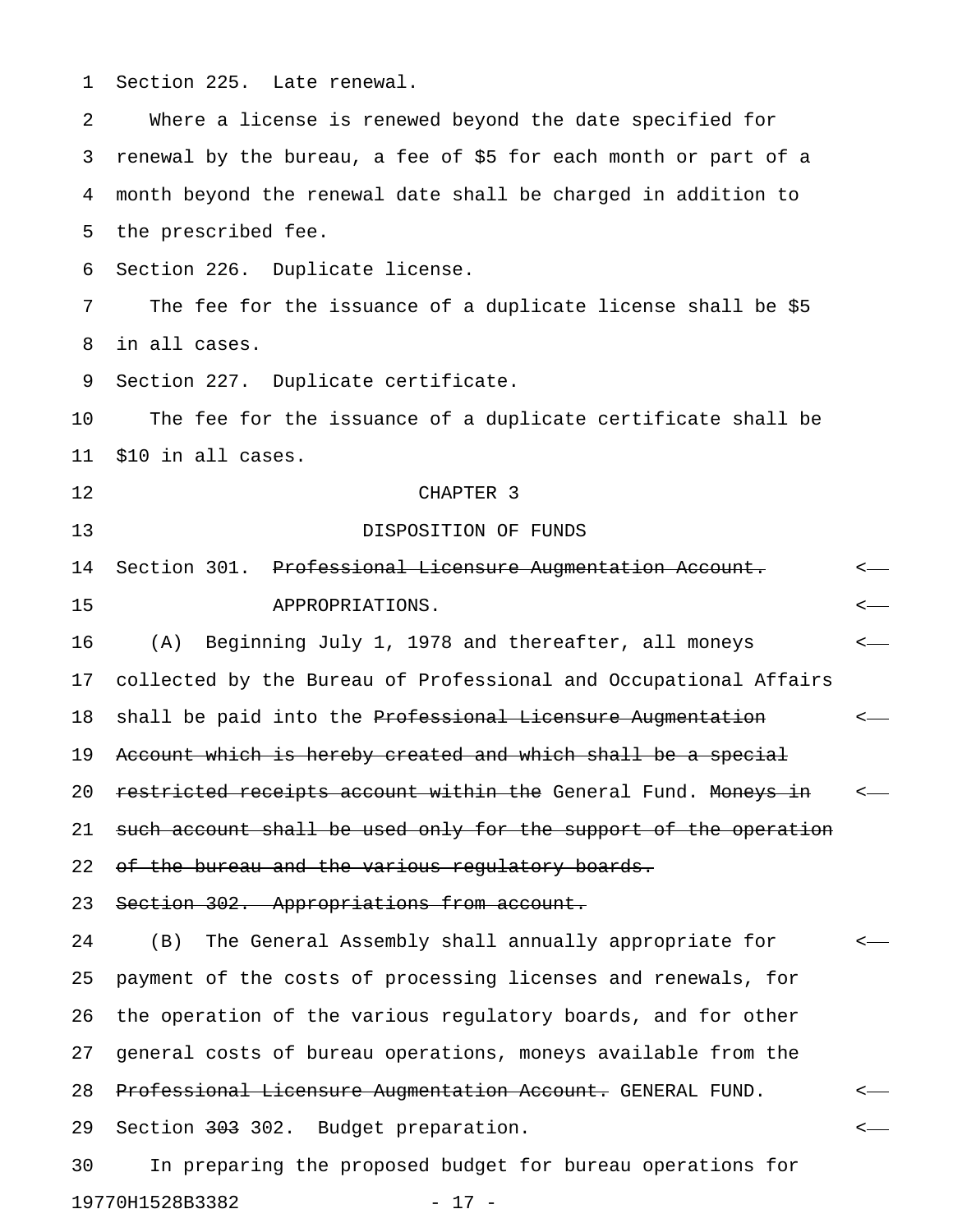| 1  |                 | each year, the Commissioner of Professional and Occupational     |         |
|----|-----------------|------------------------------------------------------------------|---------|
| 2  |                 | Affairs shall consult with the boards and commissions under his  |         |
| 3  |                 | jurisdiction to determine their budgetary requirements for the   |         |
| 4  |                 | upcoming year. The commissioner shall submit for each board of   |         |
| 5  |                 | the bureau, in addition to any information requested or          |         |
| 6  |                 | prescribed by the Secretary of the Budget, Secretary of the      |         |
| 7  |                 | Commonwealth, the Chairman of the House Appropriations Committee |         |
| 8  |                 | and the Chairman of the Senate Appropriations Committee, the     |         |
| 9  |                 | following information, for the most recent fiscal year:          |         |
| 10 | (1)             | number of applications for licenses received;                    |         |
| 11 | (2)             | number of new and renewal licenses issued;                       |         |
| 12 | (3)             | number of applicants failing to qualify for licenses;            |         |
| 13 | (4)             | number of inspections completed;                                 |         |
| 14 | (5)             | number of violations cited;                                      |         |
| 15 | (6)             | number of violations corrected;                                  |         |
| 16 | (7)             | licensees prosecuted;                                            |         |
| 17 | (8)             | amount of expenditures incurred, classified in terms             |         |
| 18 |                 | of administration, enforcement and investigation;                |         |
| 19 | (9)             | the amount of fee revenue by type of license issued.             |         |
| 20 |                 | (10) personnel complement filled and vacant; and                 |         |
| 21 | (11)            | number of applications not processed by June 30 of the           |         |
| 22 |                 | previous fiscal year.                                            |         |
| 23 |                 | Section 304 303. Savings provision.                              | $\,<\,$ |
| 24 |                 | Nothing in this chapter shall be construed to affect section     |         |
| 25 |                 | 30 of the act of September 29, 1961 (P.L.1745, No.708), known as |         |
| 26 |                 | "The Auctioneers' License Act," or section 907 of the act of     |         |
| 27 |                 | October 15, 1975 (P.L.390, No.111), known as the "Health Care    |         |
| 28 |                 | Services Malpractice Aet." ACT" OR TO DENY THE STATE BOARD OF    | $\,<\,$ |
| 29 |                 | MEDICAL EDUCATION AND LICENSURE THE FULL USE OF ALL FEES,        |         |
| 30 |                 | CHARGES, AND FINES IT COLLECTS.                                  |         |
|    | 19770H1528B3382 | $-18 -$                                                          |         |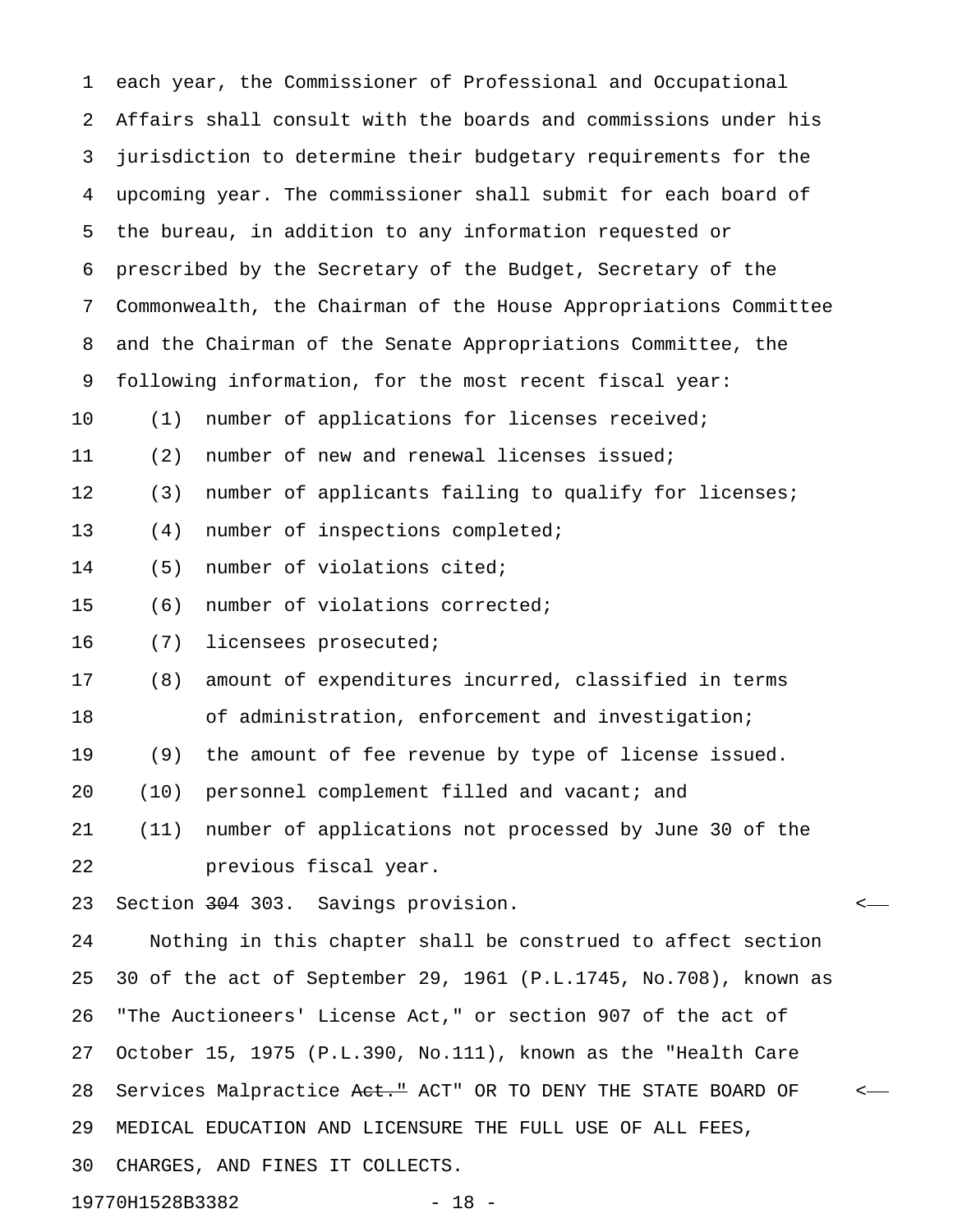1 Section 305. Transitional provisions. <

| 2  | (a) For the remainder of fiscal year 1977 1978, such             |  |
|----|------------------------------------------------------------------|--|
| 3  | additional moneys as are attributable to the increased fees      |  |
| 4  | provided by this act are hereby appropriated to the Department   |  |
| 5  | of State for the operation of the department, but such moneys    |  |
| 6  | shall not be spent until such expenditures are approved by the   |  |
| 7  | Secretary of the Budget and the Chairmen of the House and Senate |  |
| 8  | Appropriations Committees. If any of such moneys remain          |  |
| 9  | unapproved on July 1, 1978, such moneys shall be paid into the   |  |
| 10 | Professional Licensure Augmentation Account.                     |  |
| 11 | (b) For the purposes of the license period normally ending       |  |
| 12 | February 28, 1978 for those licensed pursuant to the act of May  |  |
| 13 | 1, 1929 (P.L.1216, No.427), known as the "Real Estate Brokers    |  |
| 14 | License Act of one thousand nine hundred and twenty nine," such  |  |
| 15 | licenses shall not expire on February 28, 1978, but shall remain |  |
| 16 | in effect until April 15, 1978. The new license period shall     |  |
| 17 | begin at such time. The provisions of this subsection shall      |  |
| 18 | apply only to the license period beginning in 1978. Thereafter,  |  |
| 19 | the licenses shall expire February 28 as currently provided by   |  |
| 20 | $\pm$ aw.                                                        |  |
| 21 | <del>CHAPTER 4</del>                                             |  |
| 22 | REVIEW OF BOARDS AND COMMISSIONS                                 |  |
| 23 | Section 401. Termination of boards, commissions of the Bureau    |  |
| 24 | of Professional and Occupational Affairs.                        |  |
| 25 | (a) Schedule. Unless specifically authorized to continue in      |  |
| 26 | being and function by act of the General Assembly subsequent to  |  |
| 27 | the effective date of this act, every board and commission       |  |
| 28 | heretofore created by law, or by resolution adopted jointly by   |  |
| 29 | the House of Representatives and the Senate or by either of      |  |
| 30 | them, shall wind up its affairs and go out of existence          |  |
|    | 19770H1528B3382<br>$19 -$                                        |  |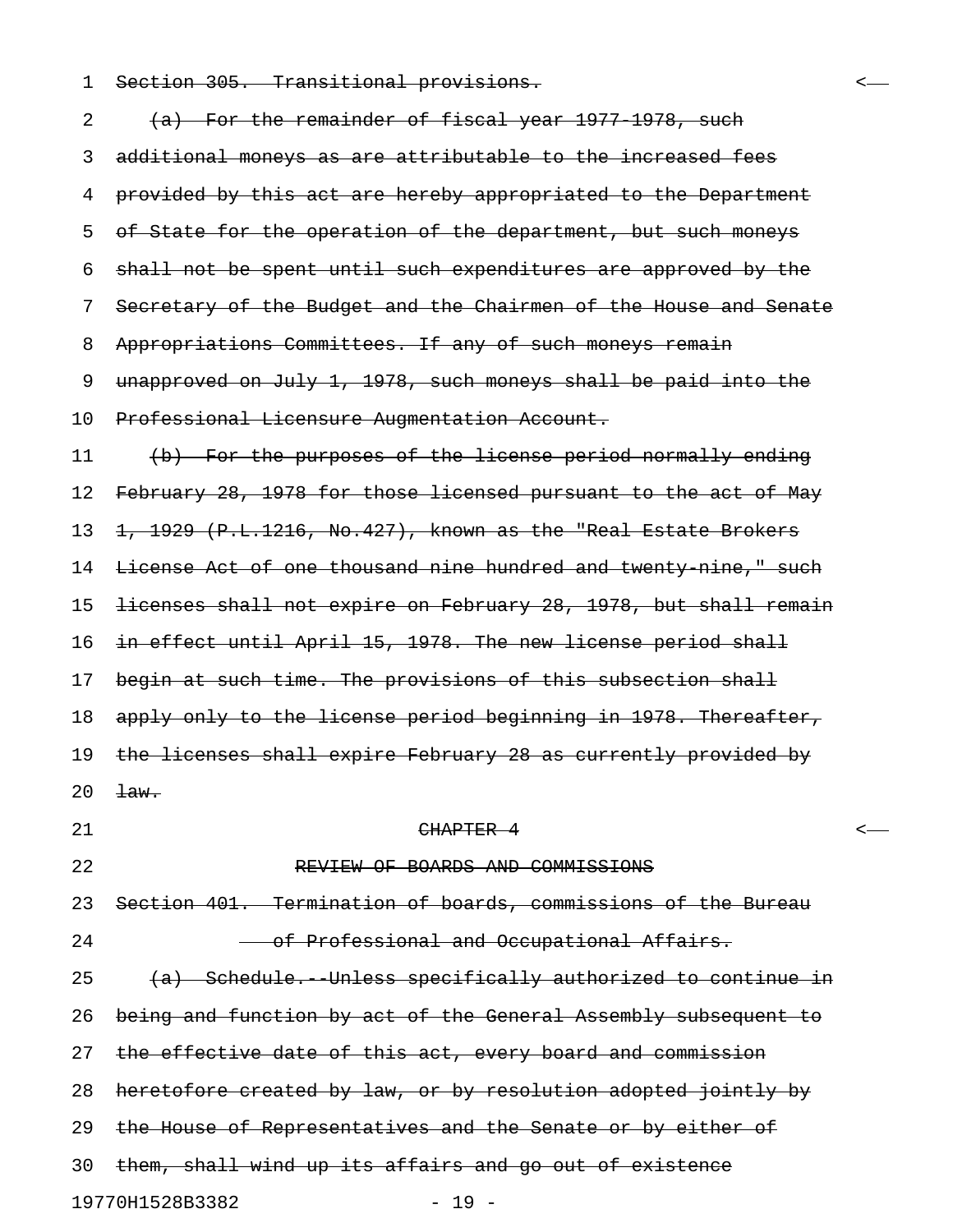| 1               | according to the following schedule:                |
|-----------------|-----------------------------------------------------|
| 2               | $(1)$ On July 1, 1979:                              |
| 3               | State Board of Motor Vehicle Manufacturers, Dealers |
| 4               | and Salesmen                                        |
| 5               | The State Registration Board for Professional       |
| 6               | Engineers                                           |
| 7               | The State Board for the Examination of Public       |
| 8               | <del>Accountants</del>                              |
| 9               | The State Board of the Examination of Architects    |
| 10              | -The State Board of the Examination of Landscape    |
| 11              | Architects                                          |
| 12              | The State Real Estate Commission                    |
| 13              | The State Board of Pharmacy                         |
| 14              | $(2)$ On July 1, 1980:                              |
| 15              | The State Board of Cosmetology                      |
| 16              | The State Board of Barber Examiners                 |
| 17              | The State Board of Funeral Directors                |
| 18              | The State Board of the Examination of Auctioneer    |
| 19              | <del>Examiners</del>                                |
| 20              | The State Board of Nursing Home Examiners           |
| 21              | -The State Board of Podiatry Examiners              |
| 22              | -The State Board of Veterinary Medical Examiners    |
| 23              | $(3)$ On July 1, 1981:                              |
| 24              | -The State Board of Medical Education and Licensure |
| 25              | -The State Board of Nurse Examiners                 |
| 26              | The State Dental Council and Examining Board        |
| 27              | -The State Board of Optometrical Examiners          |
| 28              | -The Pennsylvania Board of Psychologist Examiners   |
| 29              | The State Board of the Examination of Chiropractic  |
| 30              | <del>Examiners</del>                                |
| 19770H1528B3382 | $-20 -$                                             |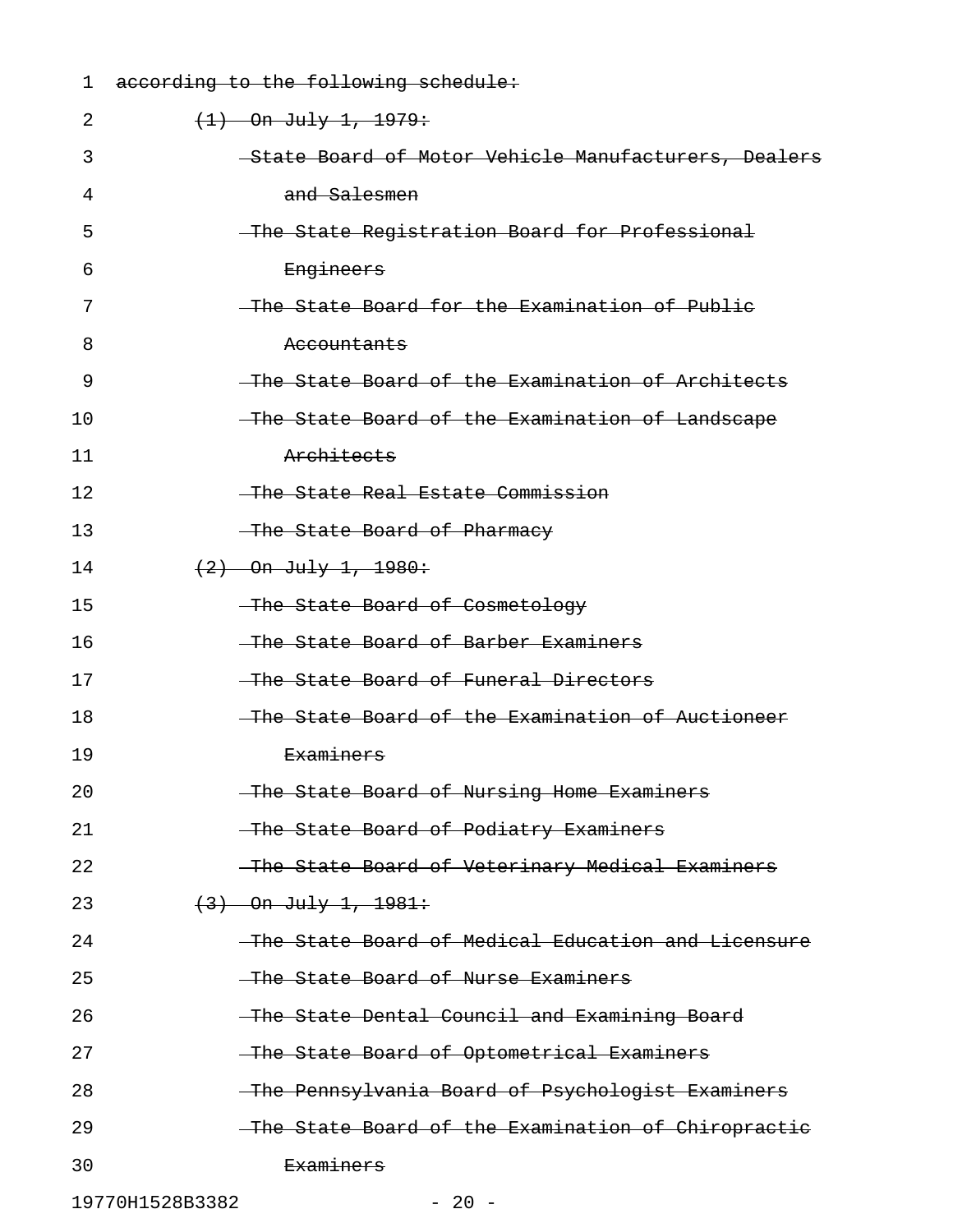| 1  | The State Board of Osteopathic Examiners                         |
|----|------------------------------------------------------------------|
| 2  | The State Board of Physical Therapist Examiners                  |
| 3  | (b) General provision. Any agency omitted for the above          |
| 4  | list would be subject to provisions of this act.                 |
| 5  | (e) Terms. The terms of officers and members of any              |
| 6  | reestablished or re created boards, commissions or agencies      |
| 7  | shall not be altered in any manner whatsoever at the time of     |
| 8  | their reestablishment or re creation or at any other time.       |
| 9  | (d) Review. Reviews by the committee of reference in the         |
| 10 | General Assembly shall be completed at least three months before |
| 11 | the expiration of the agency concerned.                          |
| 12 | Section 402. Terms of office for members of boards, councils,    |
| 13 | commissions and agencies.                                        |
| 14 | Notwithstanding any law presently or hereafter enacted,          |
| 15 | except as to such boards, commissions, agencies or councils      |
| 16 | reestablished or re-created by Act of Assembly hereafter         |
| 17 | approved, the terms of all officers of any board, commission,    |
| 18 | council or agency shall end on the same date as the agency set   |
| 19 | forth in section 401.                                            |
| 20 | Section 403. Transitional termination provisions.                |
| 21 | Whenever any program or agency is terminated or abolished        |
| 22 | pursuant to this section, the following provisions shall apply:  |
| 23 | (1) Upon termination, each board, council, commission or         |
| 24 | agency shall continue in existence until July 1 of the next      |
| 25 | succeeding year for the purpose of winding up its affairs.       |
| 26 | Termination shall not reduce or otherwise limit the powers or    |
| 27 | authority of each respective agency, board, council or           |
| 28 | commission during that period. Upon the expiration of the one    |
| 29 | year after termination, each respective agency, board,           |
| 30 | council or commission shall cease all activities.                |
|    | 19770H1528B3382<br>$-21 -$                                       |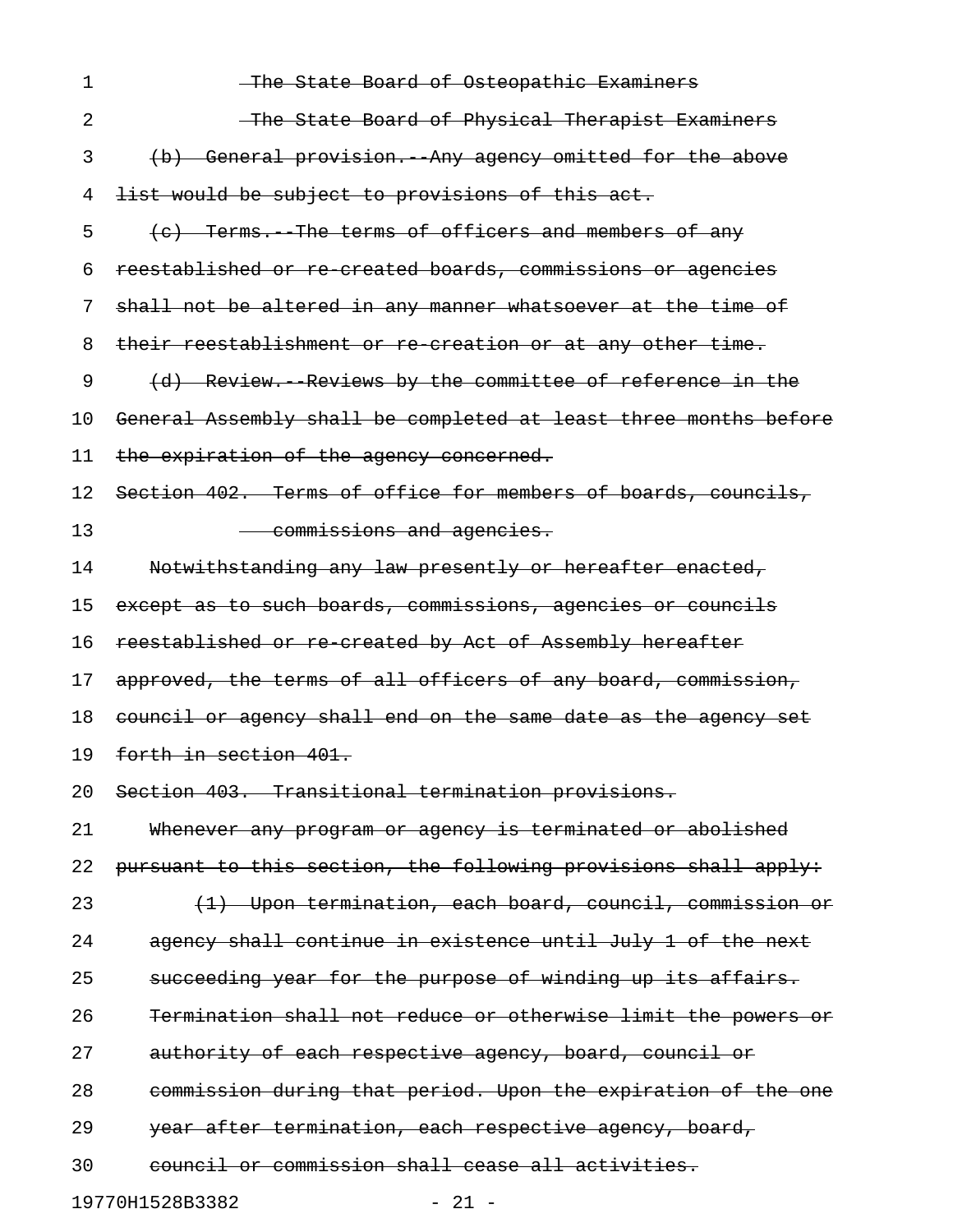| $\mathbf 1$ | (2) This act shall not cause the dismissal of any claim          |   |
|-------------|------------------------------------------------------------------|---|
| 2           | or right of a citizen against any such agency, board, council    |   |
| 3           | or commission or any claim or right of any agency, board,        |   |
| 4           | council or commission terminated pursuant to this act which      |   |
| 5           | is subject to litigation.                                        |   |
| 6           | (3) The General Assembly shall not terminate the                 |   |
| 7           | existence or power of any agency which is created as a result    |   |
| 8           | of an interstate compact except in accordance with the           |   |
| 9           | provisions of the compact for termination of membership.         |   |
| 10          | (4) Whenever any agency is terminated pursuant to the            |   |
| 11          | provisions of this act, the Commonwealth shall assume full       |   |
| 12          | responsibility for the payment of any outstanding bonded         |   |
| 13          | indebtedness of the terminated agency.                           |   |
| 14          | Section 404. Continuation or reestablishment of boards,          |   |
| 15          | councils, commissions and agencies.                              |   |
| 16          | The life of any board, council, commission or agency             |   |
| 17          | scheduled for termination under this section may be continued or |   |
| 18          | reestablished by the General Assembly for periods not to exceed  |   |
| 19          | six years.                                                       |   |
| 20          | Any newly created commission, board, council or agency shall     |   |
| 21          | have a life not to exceed six years and shall be subject to the  |   |
| 22          | provisions of this act.                                          |   |
| 23          | CHAPTER 5 4                                                      |   |
| 24          | <b>REPEALS</b>                                                   |   |
| 25          | Section 501. 401. Specific repeals.                              | < |
| 26          | (a) The following acts or parts of acts are hereby repealed      |   |
| 27          | insofar as they establish fixed fees inconsistent with those     |   |
| 28          | fees contained in this act. To the extent such acts or parts of  |   |
| 29          | acts authorize the fixing of fees by an agency for which a fee   |   |
| 30          | has been set forth in this act, such acts shall not be construed |   |
|             | 19770H1528B3382<br>$-22 -$                                       |   |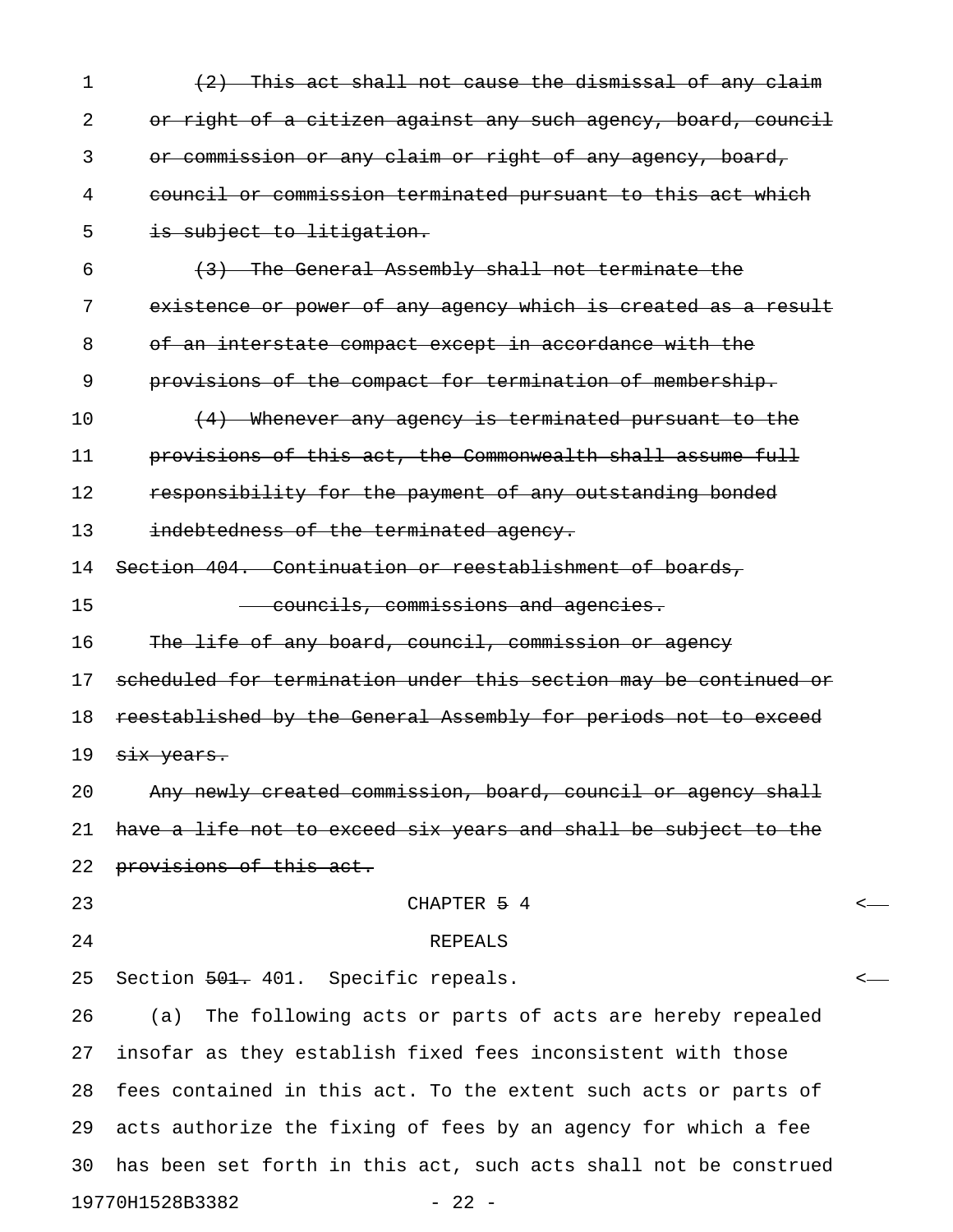1 to be repealed or superseded by this act and those provisions 2 authorizing the fixing of fees by any agency shall remain in 3 effect:

4 Sections 8, 10 and 13, act of March 19, 1909 (P.L.46, No.29), 5 referred to as the Osteopathic Practice Law.

6 Sections 7 and 10, act of March 30, 1917 (P.L.21, No.10), 7 referred to as the Optometry Practice Law.

8 Sections 7(b) and (c), 10 and 11(b), act of July 12, 1919 9 (P.L.933, No.369), referred to as the Architects Registration 10 Law.

11 Sections 7(b), 8 and 9, act of May 1, 1929 (P.L.1216,

12 No.427), known as the "Real Estate Brokers License Act of one 13 thousand nine hundred and twenty-nine."

14 Sections 3, 5, 8 and 12, act of June 19, 1931 (P.L.589,

15 No.202), referred to as the Barbers' License Law.

16 Section 4, act of May 1, 1933 (P.L.216, No.76), known as "The 17 Dental Law."

18 Section 16, act of May 3, 1933 (P.L.242, No.86), referred to 19 as the Beauty Culture Law.

20 Section 9, act of May 23, 1945 (P.L.913, No.367), known as 21 the "Professional Engineers Registration Law."

22 Section 8.2, act of May 26, 1947 (P.L.318, NO.140), known as 23 "The C. P. A. Law."

24 Sections 6 and 10(a), act of May 22, 1951 (P.L.317, No.69), 25 known as "The Professional Nursing Law."

26 Section 9, act of August 10, 1951 (P.L.1182, No.264), known 27 as the "Chiropractic Registration Act of 1951."

28 Sections 4, 9 and 10, act of March 2, 1956 (P.L.1206,

29 No.375), known as the "Podiatry Act of 1956."

30 Sections 5 and 13, act of March 2, 1956 (P.L.1211, No.376), 19770H1528B3382 - 23 -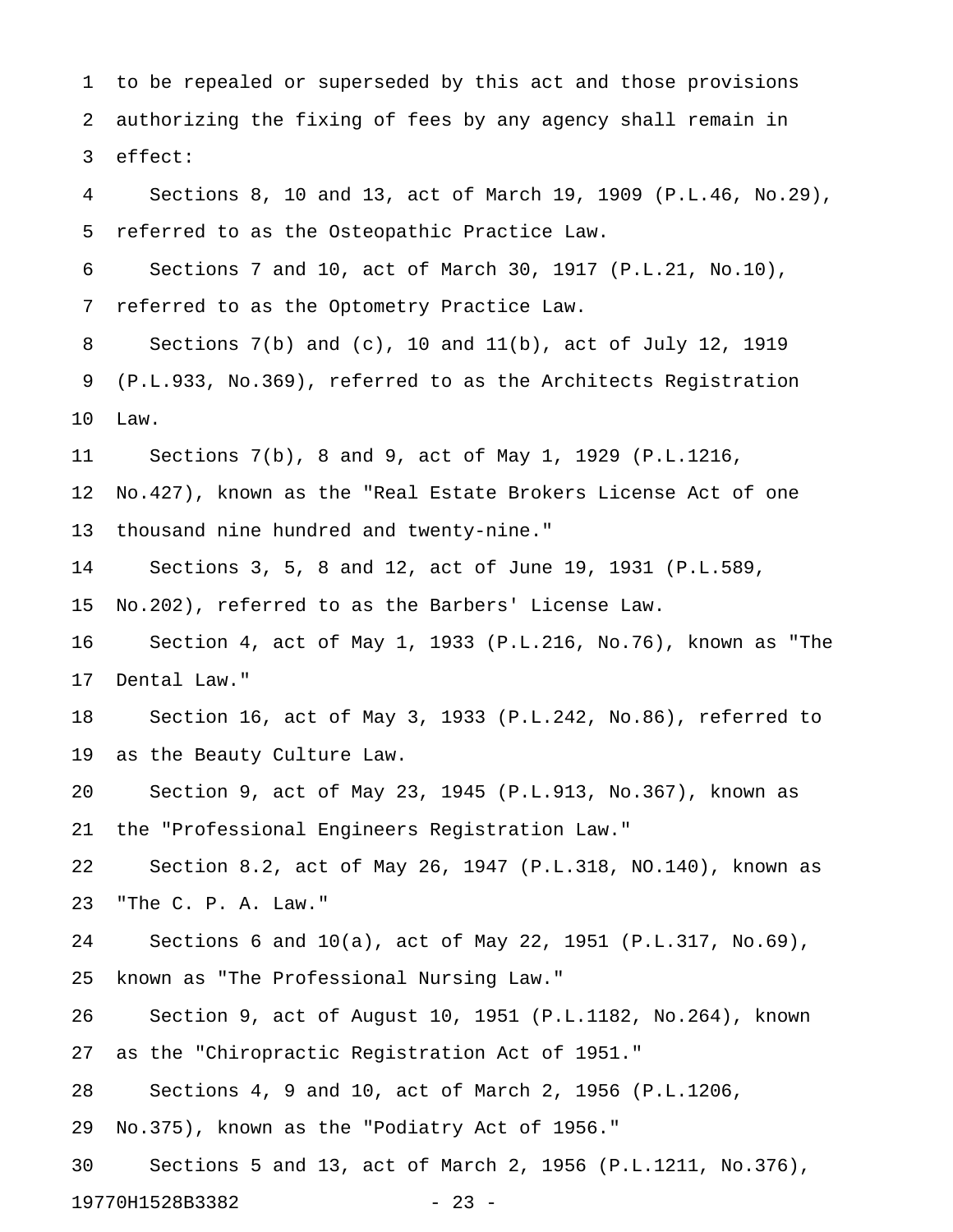1 known as the "Practical Nurse Law."

2 Sections 3 and 4(f), act of September 27, 1961 (P.L.1700,

3 No.699), known as the "Pharmacy Act."

4 Section 13, act of September 29, 1961 (P.L.1745, No.708), 5 known as "The Auctioneers' License Act."

6 Sections 6 and 9, act of September 9, 1965 (P.L.499, No.254), 7 known as the "Motor Vehicle Manufacturer's, Dealer's and 8 Salesmen's License Act."

9 Section 5, act of January 24, 1966 (1965 P.L.1527, No.535), 10 known as the "Landscape Architects' Registration Law." 11 Sections 6(a), 9(b) and 10, act of June 22, 1970 (P.L.378, 12 NO.122), known as the "Nursing Home Administrators License Act." 13 Sections 6(a)(4) and 15, act of March 23, 1972 (P.L.136, 14 No.52), referred to as the Psychologists License Act. 15 Section 10, act of December 27, 1974 (P.L.995, No.326), known

16 as the "Veterinary Medicine Practice Act."

17 Sections 5, 6(d) and (g), and 7, act of October 10, 1975

18 (P.L.383, No.110), known as the "Physical Therapy Practice Act."

19 (b) All acts or parts of acts inconsistent with the

20 provisions of this act relating to the collection and payment of 21 fees as herein provided are hereby repealed to the extent of the 22 inconsistency.

23 Section 502. 402. General repeal.

24 All other acts or parts of acts inconsistent herewith are 25 hereby repealed to the extent of any inconsistency.

## $26$  CHAPTER  $6$  5  $\sim$

27 MISCELLANEOUS PROVISIONS

28 SECTION 501. COMMISSIONER OF PROFESSIONAL AND OCCUPATIONAL <

29 AFFAIRS.

30 THE TERM OF THE INCUMBENT COMMISSIONER OF PROFESSIONAL AND 19770H1528B3382 - 24 -